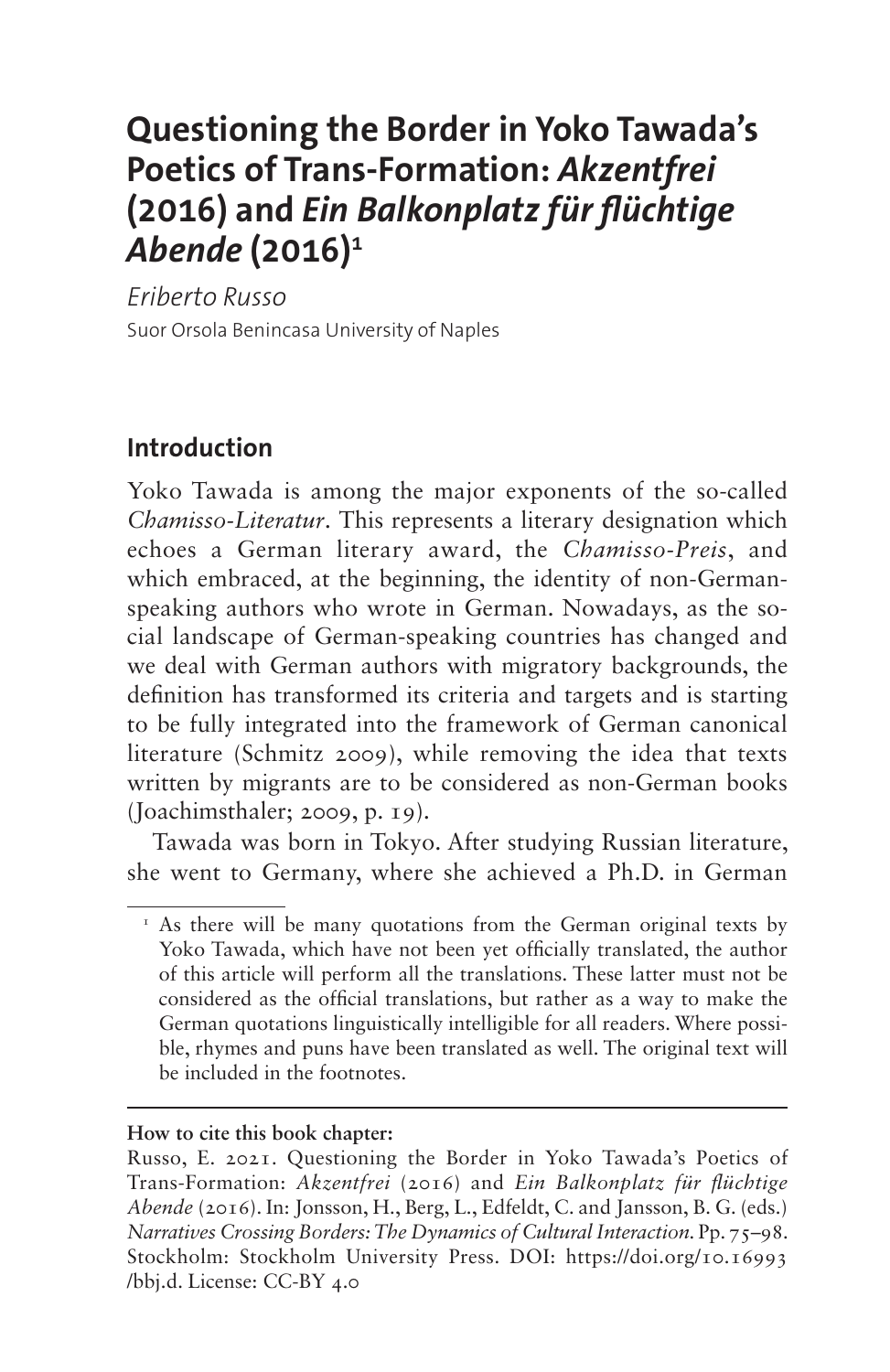literature and where she currently lives. She writes in both German and Japanese; it must be underlined that the present chapter does not take Tawada's production in Japanese into account, but only her production in German. From end to end, her production oscillates between narratives and essays, and makes full use of both ordinary and surreal aspects. The starting point of her writing is the common side of ordinary life, whose meaning she virtually negotiates through the encounter with the surreal. It is in the very moment of that collision that we find ourselves immersed in a narrative flow, which happens to be located on the border between these two domains. The liminal and marginal spaces become, in this way, the dialectical device through which texts transform and translate themselves and land in remote places that, progressively, turn out to be fragments of otherness.

The present contribution will start from these conceptual premises, while exploring some paradigmatic texts in Tawada's production (*Slavia in Berlin*, *Akzentfrei* and *Ein Balkonplatz für flüchtige Abende*), through which the problematic nature of the border space, to which she dedicates many of her reflections, is made more explicit. The methodological debt to the so-called *spatial turn* (Arias and Warf 2009), an approach that identifies, both in indoors and outdoors places and in mobility, a point of necessary intersection, represents a fundamental starting point. Tawada's texts that have been here taken into account move themselves, in fact, through the dimension of transculturality (Welsch 2002) and depict spatial physiognomies, which reverberate methodologically, moreover, with border theories, which investigate the concept of the border in geographical (the physical and political border), literary (the border as a threshold, a limit etc.) and interdisciplinary (the border in the arts and media) perspectives (Schimanski and Wolfe 2007) and provide important theoretical tools for the present examination.

The investigation of Tawada's perception of the border anticipates the analysis of the poetry *Slavia in Berlin*, in which the author exploits the full potential of delocating and relocating places in order to structure a sophisticated language game. The reflection opens, on the one hand, to a metalinguistic and metapoetological writing (*Akzentfrei*) and, on the other hand, to an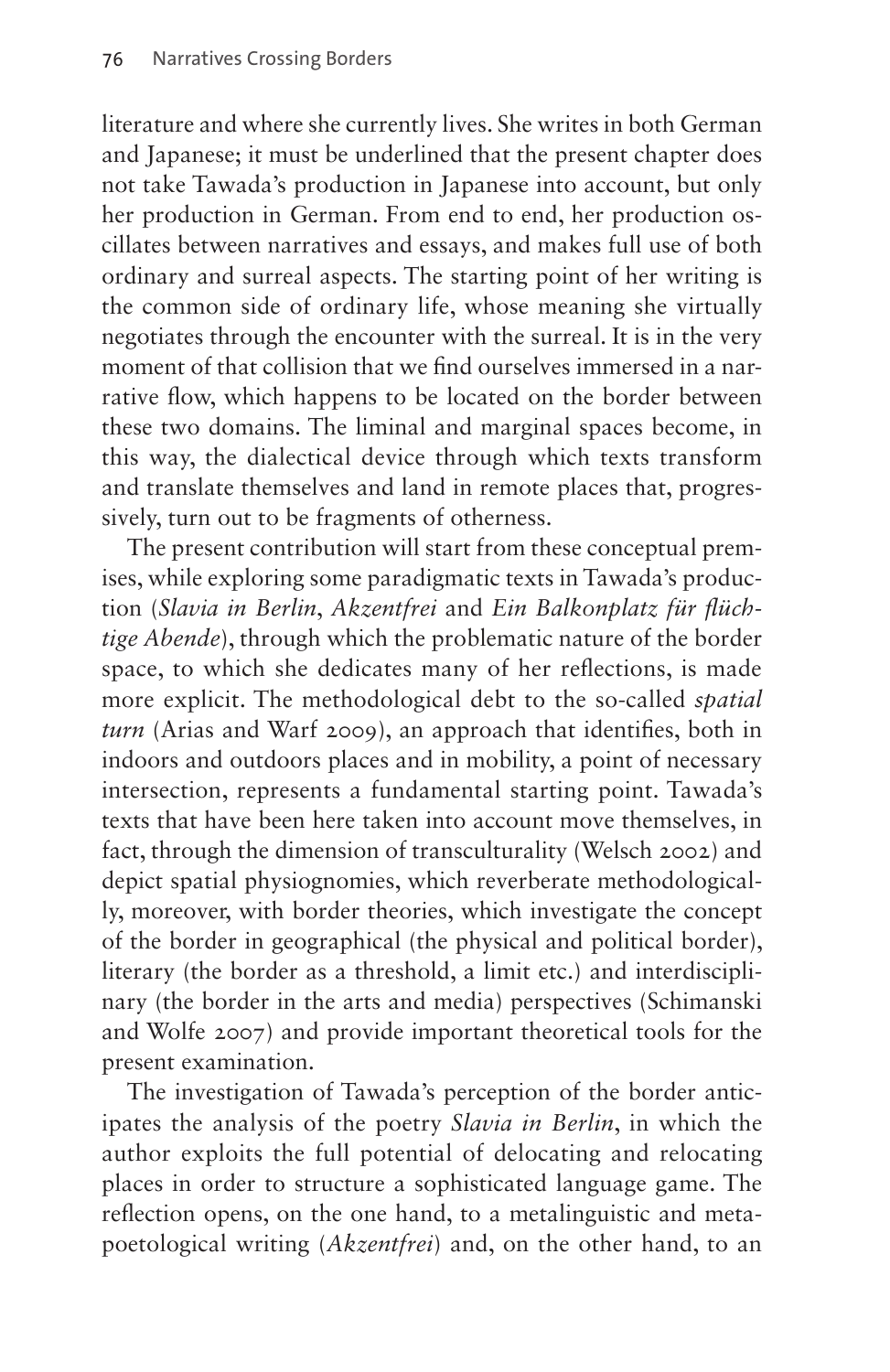experimental text with a difficult identification from the point of view of the literary genre (*Ein Balkonplatz für flüchtige Abende*). In *Akzentfrei*, the emphasis is placed on the border as a metalinguistic space and in *Ein Balkonplatz für flüchtige Abende* the focus shifts to the text's foreplay, which, in addition to representing a paratextual figure (Genette 1987), also constitutes a fluid passing space into the narrative universe.

### **Talking from the Border: Yoko Tawada's** *Rede zum Kleistpreis*

Writing an essay on Yoko Tawada's conception of the border means confronting, first of all, an author whose writing process has been said to be rooted in the ravine of language (Slaymaker 2010) and at the crossroads of languages (Braun and Valtolina 2016). We do not only deal with the so-called "in-between space" of the language, as this would provide a definition and a location—this is not something we can do with Tawada, as she herself refuses any categorization. We could rather say that her writing overlaps cultures and cultural forms, which, while continuing to keep their characteristics, evolve through new and unexpected forms. In other words, her condition as a writer from another "world" is, this way, initially imaginable as a boundary. The essential point is but, that, for Tawada, there actually are no boundaries, or rather, there can be no boundaries. When critics try to define her writing persona through the word *Grenzgängerin*  — literally "boundary-goer", they collide with Tawada's will not to be defined. The dimensions of the amorphous and of the undefined are the territories she likes to visit and to inhabit. Her entire work can be seen as the presentation of a tendency to refuse to be locked into any category, which she, nevertheless, cannot escape. In support of the ambivalence of these attitudes, we need to remember the acceptance speech she gave during the award ceremony of the prestigious *Kleistpreis* in 2016. One of the themes she treated was in fact the border: "At the word *boundary*, however, I often flinch. It reminds me of armed soldiers"<sup>2</sup> (Tawada 2016a).

<span id="page-2-0"></span><sup>2</sup> "Beim Wort Grenze zucke ich aber oft zusammen. Es erinnert mich an bewaffnete Soldaten".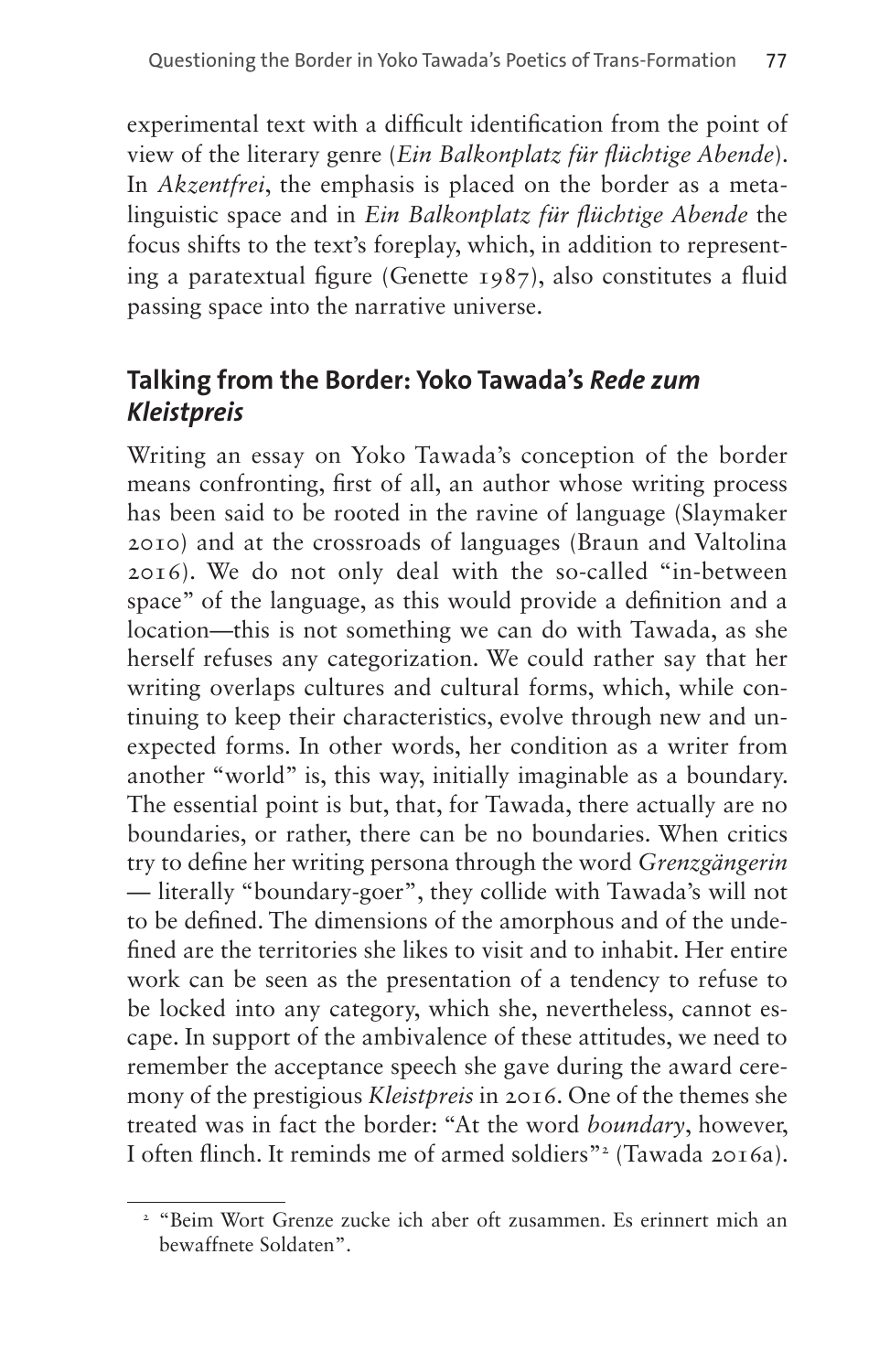Tawada recovers from her memory the image of armed soldiers at national borders and adds that her idea of the boundary has not changed since her first journey to the Soviet Union, which later brought her to Germany. The neuralgic point of her reflection is clear in the statement "Between two languages, on the other hand, I never saw a border"3 (Tawada 2016a). This image refers to the condition of an exophone speaker—someone who lives between languages and throughout languages—who does not question the existence of a border or boundary as he/she himself/herself represents the boundary (Arndt, Naguschewski and Stockhammer 2007). "Each language forms an interspace, and the space between two languages is not a space, but the real space in which literature is written.["4](#page-3-0) (Tawada 2016a). In this latter statement, however, the true meaning of the concept of *Zwischenraum*—in-between space (Bhahba 1994; Wirth 2012)—comes to light, in the very form in which it is regarded and presented throughout Tawada's production. We can conceive it from two points of view: it can be considered as the blank space between two languages or cultures, or as the diversifying element of a language. On the one hand, we have a *Zwischenraum* which is built into the language itself, and therefore can have the aspect of a perennial intermediary. On the other hand, we find the space between two languages, which should not be identified as an in-between space, but rather as the place where artistic creation can manifest itself. The author's identity, which is questioned, lies not only in the fracture between languages but also in the point of disjunctiveness between individuality and extraneousness, even if identities, after all, never come to a true conjunction. They rather wander and fluctuate like the soul, which Yoko Tawada describes in her tale *Erzähler ohne Seele* (1996). The absence of the soul, or rather its loss, becomes the starting point for the author and organizes itself as the primordial expression of a lack that finds room also in writing. The inability to recognize the deepened fractures between forms and contents leads to an inquiry that questions the nature of the dynamics underlying the writing itself. The shattering of certainties linked

<sup>&</sup>lt;sup>3</sup> "Zwischen zwei Sprachen hingegen habe ich nie eine Grenze gesehen".

<span id="page-3-0"></span><sup>4</sup> "Jede Sprache bildet einen Zwischenraum und der Raum zwischen zwei Sprachen ist kein Zwischenraum, sondern der eigentliche Raum, in dem Literatur geschrieben wird".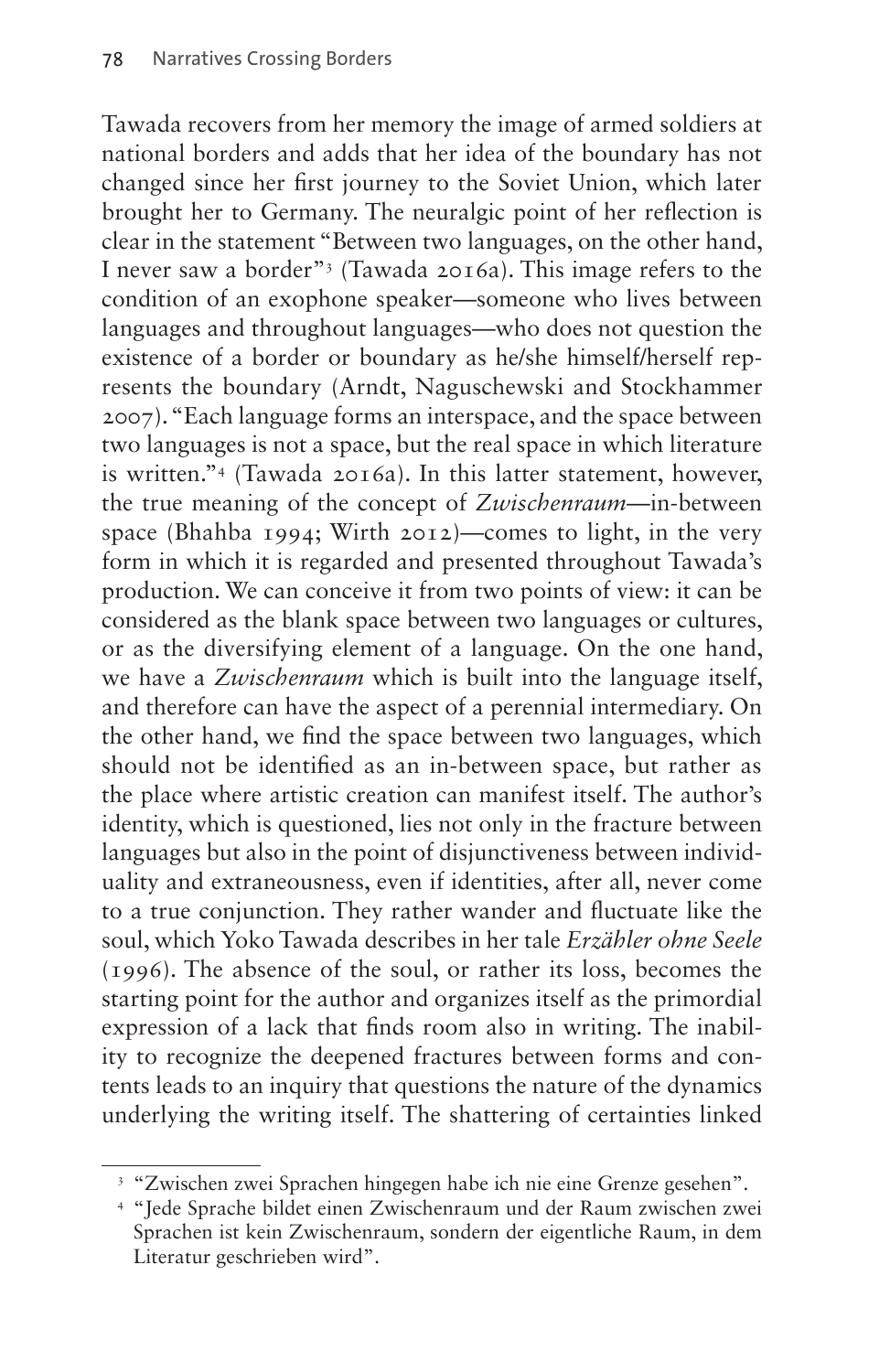to the power of writing and the processes leading to it makes it possible to open the *quaestio* to a further consideration. If writing is the result of a fracture between the languages and the nature of the writing itself, where is it possible to conceptually locate the author's figure? It is, perhaps, drawn from the inescapable swirling of the *Zwischenraum*, which settles itself as the medium through which the structures both of the intermediary and of the boundary come to terms with the dimension of the fictional word.

#### **On the Non-Existence of Places**

"I look like a person without a soul, because my soul is always uprooted.["5](#page-4-0) (Tawada 1996, p. 20)

After introducing the places in which Tawada's work conceptually takes place, we will see how her way of conveying the instance of authorship actually affects her writing about otherness. On the occasion of a conference in San Francisco, she held a talk entitled "Tawada Yoko does not exist". Thanks to a kind of uninterrupted and uninterruptible "sleight of hand" with her own work and her persona, Tawada makes it possible to consider her as an example of what I would now like to begin describing as the "staging of a border of otherness".

In one of her most famous tales, which we can find in the volume *Talisman* (1996), Tawada points out in first person, as though confessing a secret, that she has been deprived of her soul. From that moment on she has actually become the *Erzähler ohne Seele* (Tawada 1996, p. 20)— a storyteller without a soul — of which she talks about in her aforementioned tale. The latter question is something that we can circumscribe as a multiform privation that occurs through the most unlikely ways and that is strictly linked to cultural dimensions such as the Western and Eastern worlds, that are, in her personal life and writing experience, so close together. It is Tawada herself who constantly questions the possibility of speaking of a diametrical conceptual opposition

<span id="page-4-0"></span><sup>5</sup> "Ich sehe aus wie ein seeloser Mensch, weil meine Seele immer unterwegs ist ".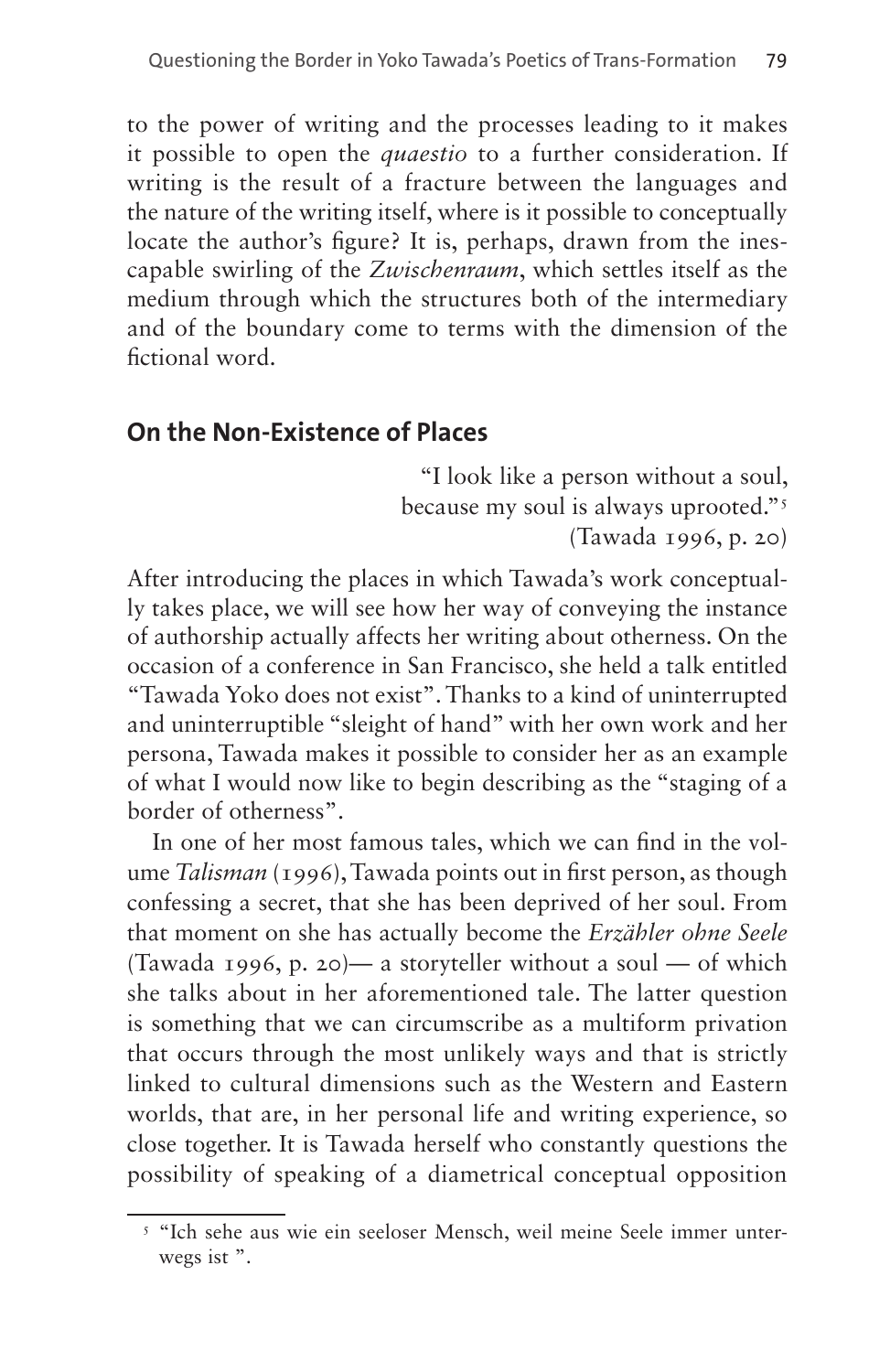of the East, from which she herself comes, and the West, which welcomed her. These ways of conceiving of otherness represent objections that are frequently raised since they are primarily related to the concept of belonging. Where does she, actually, belong? The author herself tries to give an answer in the incipit of *Sprachpolizei und Spielpolyglotte* (2008).

I am in Europe. I don't know where I am. One thing is sure: the nearest East is very near from here, too. The place, from which the nearest East very near is, is named Europe. When I still used to live in the far East, the nearest East was very far.<sup>[6](#page-5-0)</sup> (Tawada, 2008, p. 21)

In the core of her reflection, there is a presumable dismemberment of the concepts of proximity and distance, of both East and West. Tawada claims to be in Europe, but at the same time she denies this with a geographical recognition. In order to escape the feeling of disregard for Europe, where her body should theoretically be, Tawada finds shelter in an attempt to redefine the geographical categories of the Near East and the Far East. Since the first effort to locate Europe fails, she leads her own investigation to the extreme by introducing the figure of the airport, which the French thinker Marc Augé has included in his list of the *non-lieux* (Augè 2009). By bringing it back to her recent experience, she declares that she has observed the departure and arrival schedules of the planes and has produced a kind of solution: the essence of Europe lies in the places where the planes land. She denies, even so, a real value to this other solution since sometimes planes do not land as expected where they are supposed to land (Tawada 2008, p. 23).

In addition, *Talisman* is very important because it is possible to find a poem entitled *Eigentlich darf man es niemandem sagen, aber Europa gibt es nicht*, in which Tawada had already given her final judgment on the existence of Europe. Europe does not exist, but it is necessary to silence this truth. This continent is localized on a geographical map but can be found neither in the mind nor

<span id="page-5-0"></span><sup>6</sup> "Ich bin in Europa. Ich weiß nicht, wo ich bin. Eines ist sicher: der Nahe Osten ist von hier aus ganz nah. Der Ort, von dem der Nahe Osten ganz nah ist, heißt Europa. Als ich noch im Fernen Osten lebte, war der Nahe Osten ganz fern".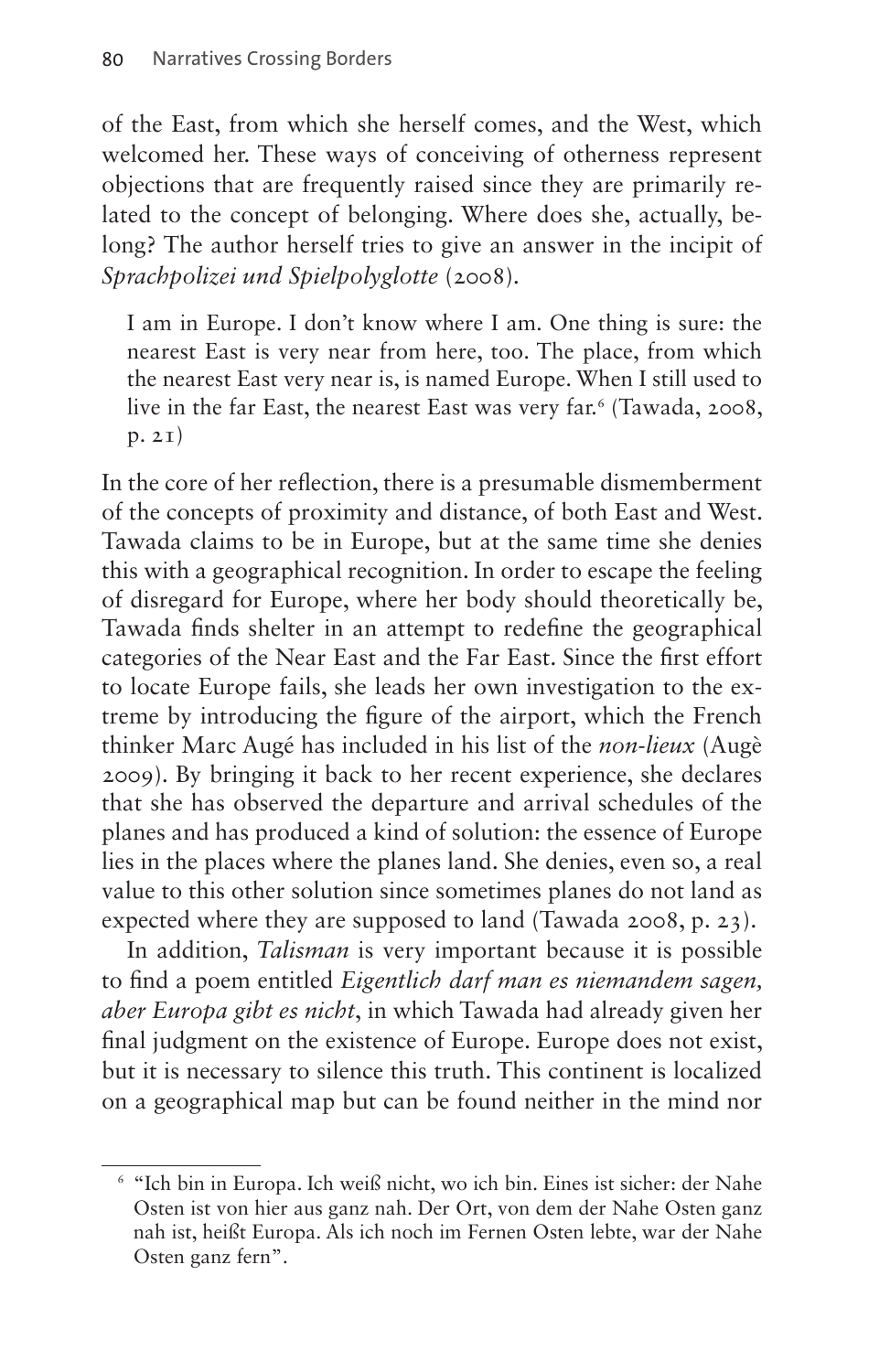in the soul. We should not, however, be upset by such a dissection of what should be geographically unitary. Theoretical attempts to locate, in Tawada, are often imbued with an ideological lust for a delocalization (Ottmar 2010, p. 221)

When I wrote in a poem that Europe does not exist, I did not mean that it was lost. I wanted to argue that Europe was already invented as a lost figure.[7](#page-6-0) (Tawada 1996, p. 50)

Tawada does not want to create ambiguity. It is not possible to define this loss in relation to an earlier existence of Europe. The loss of which Tawada speaks is an a priori loss, a real absence of identity, born with Europe. This is an aspect which sheds light on another central issue in Tawada's conception of places. The European continent, as well as other places, is to be seen as a basic object of interest, which can be summarized through some elementary questions. What is a country and what is, moreover, a place? They can be considered both as simple points on the geographic map to which a particular nomenclature is tied, or they can be entirely questioned. Tawada chooses this second option.

She offers, in fact, an interpretation of the concept of land in the poem that opens the volume *Sprachpolizei und Spielpolyglotte*. The poem is titled *Slavia in Berlin*. The peculiarity of this poem is to be found in the total violation of both the dimensions of significance and meaning. The composition is told from the point of view of a traveler who is wandering to reach someone with whom she has a close and perhaps sentimental relationship that is endangered by the distance.

*Slavia in Berlin* shows a particular and unusual use of vocabulary. Everyday words are replaced and, at various moments, interrupted by place names. Such a technique seems, however, to be unconscious. It seems, in fact, to flow naturally into the mind of the narrator.

<span id="page-6-0"></span><sup>7</sup> "Als ich in einem Gedicht schrieb, dass es Europa nicht gibt, meinte ich auf keinen Fall, dass sie verlorengegangen sei. Ich wollte eher behaupten, dass Europe bereits im Ursprung als eine Verlust-Figur erfunden wurde. The so mythical idea of a Europe and so often talked about and celebrated is actually born as a figure of the loss."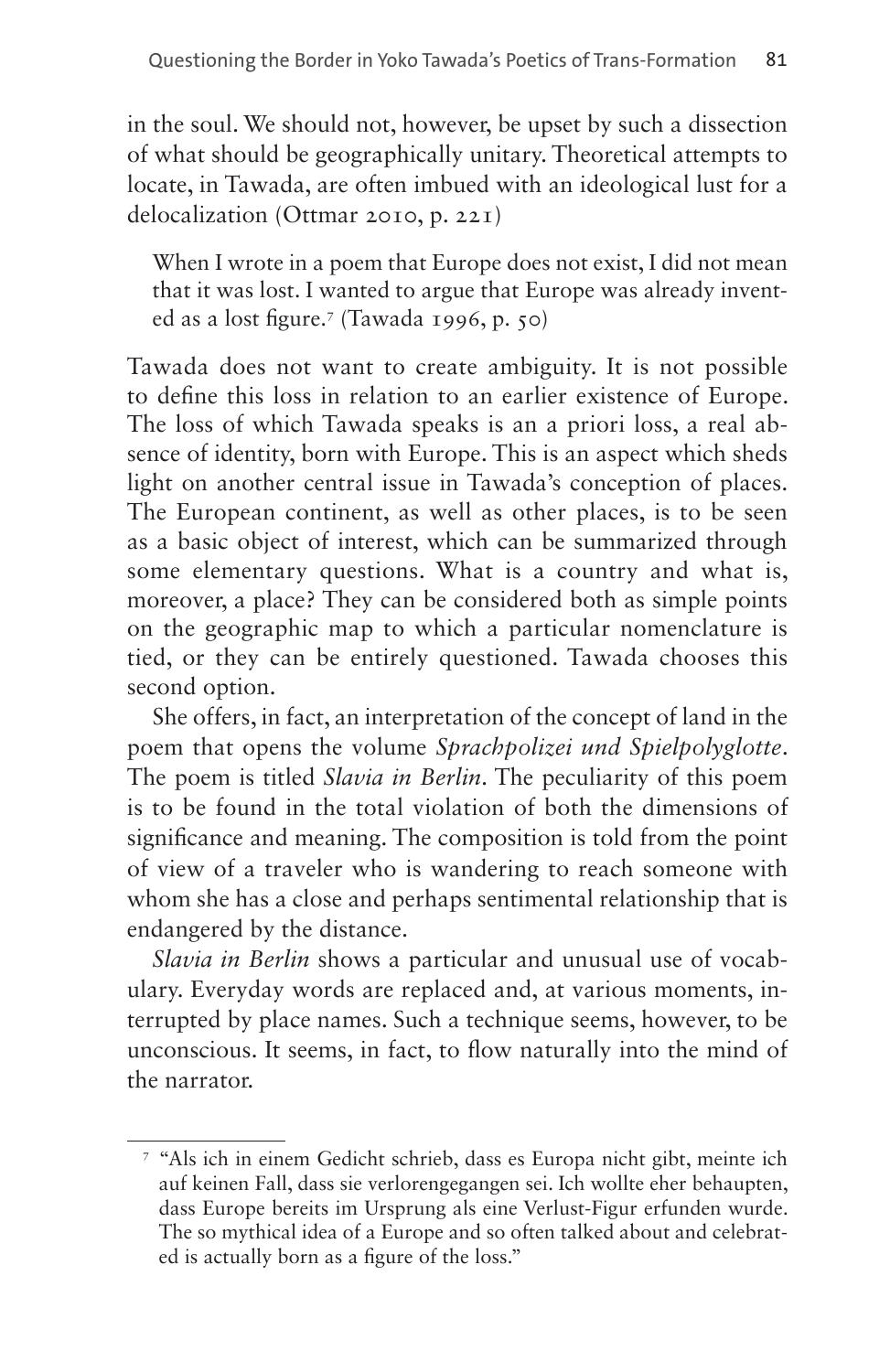I took Abu Simbel from my Cameroon and left Los Angeles Appointed at three o'clock<sup>8</sup> (Tawada 2007, p. 7)

The places that Tawada mentions throughout the poem are rather disparate; we can find, in fact, known, unknown, urban, rural, contemporary, ancient and exotic locations. Through their employment, the author intends to create a discourse revolving around a dialectic of spatiality, the relocation of something which cannot be apparently located (since it does not exist) and that aspires to survive in the ordinary language only through a statement of the impossibility to locate itself.

In the first three lines quoted, it is possible to recognize three main sites: Abu Simbel, Cameroon and Los Angeles. In a phonetic space of about  $25$  syllables, the reader is brought to his knowledge on two continents, Asia and Africa, and two epochs, antiquity<sup>[9](#page-7-1)</sup> and contemporaneity (Mousel Knott 2010, pp. 401–404). A reader who is well acquainted with the German language will identify the inclusion in the first line of a grammatical agreement that could be understood as an apparent mistake, namely *von mein Cameroon*, which should have been *von meinem Cameroon*. The mistake is however intentional, as, in the context of an oral reading, the plural form of the dative in its phonetical reduction is able to recreate the articulatory atmosphere of the expression *von meinen Kammern*. Every word, every sound and every single constituent element of a sentence or line of poetry plays a role in the overall context and has to recall another element, which must be equally significant and at the service of the senses: this is due to the presence of an infinite creation of intertextual links. It is possible to raise, nonetheless, a question in relation to the associations that the author constantly uses. In the case of a poem like *Slavia in Berlin*, it cannot be said that the piece of information that each element mentions is immediately clear to every type of reader. An average, educated individual might not know the cultural value of

<span id="page-7-0"></span><sup>8</sup> "Ich nahm Abu Simbel von mein Cameroon und ging Los Angeles, verabredet um drei Uhr".

<span id="page-7-1"></span><sup>9</sup> Abu Simbel is an archeological site, whose importance is strongly related to the antiquity.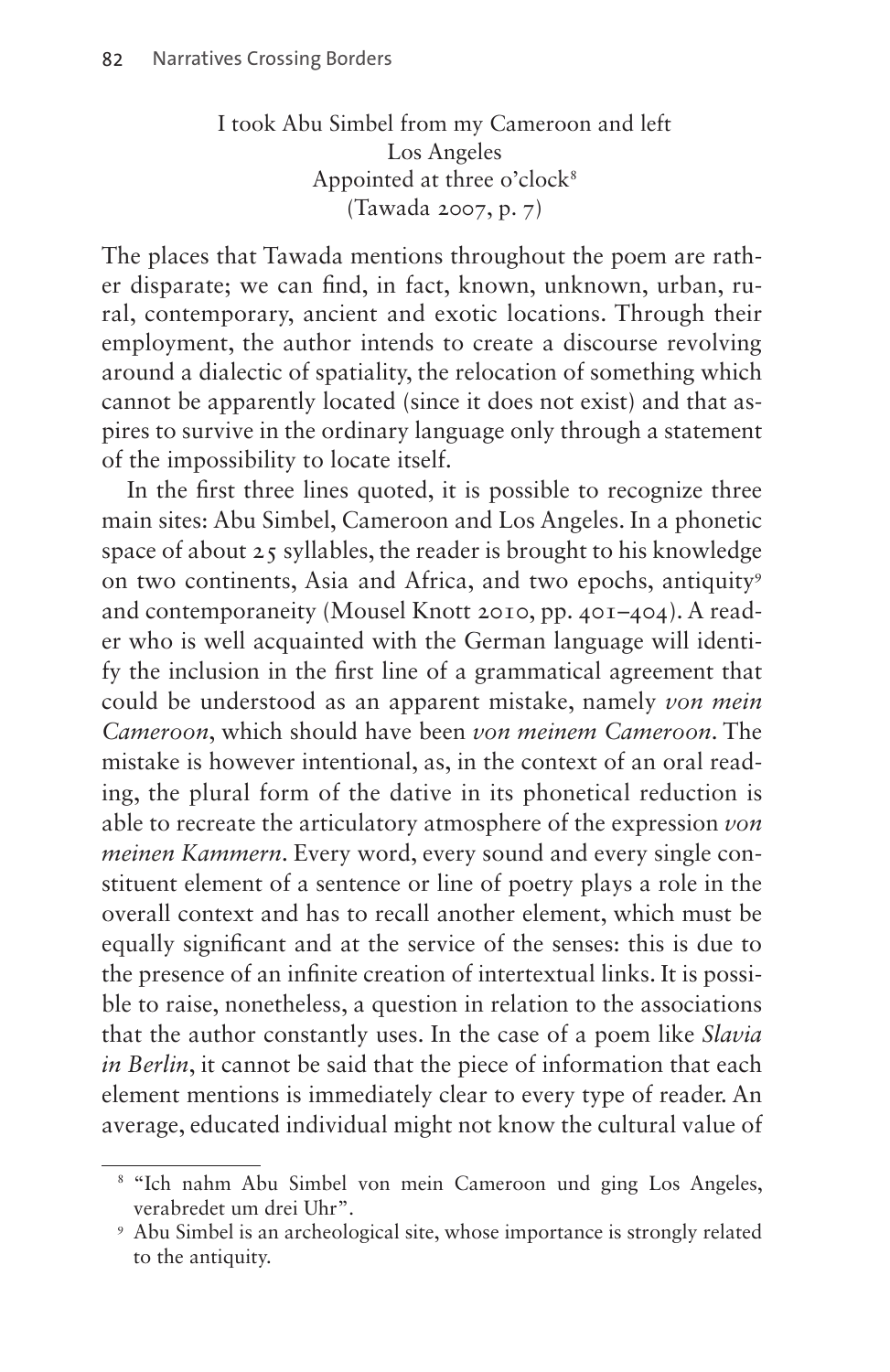a place of worship like Abu Simbel, but he or she might know Los Angeles and Cameroon; in the case of a complete lack of intelligibility with respect to the places mentioned in the poem, the author ensures and incites a sort of collapse of all links by reducing the locations to simple letters.

> I was in K, too I will be in G You will be in  $T^{10}$ (Tawada 2007, p. 8)

Another method of deconstruction is the reduction of the localities to contracted and easily recognizable shapes.

> In California you were a deer in San F., in San D<sup>[11](#page-8-1)</sup> (Tawada 2007, p. 7)

It is at this point that the idea of a total deconstruction of the spatiality materializes itself at its best and through an idea of a space that can be both filled and possibly blackened or, categorically, dodged. The intertextual and hypertextual quality of the poem extends while embracing the hermeneutic activity in its entirety. The reader is called to contribute actively to the development and the melting of the interpretative knots of the text. It must, actually, face a poetic voice that is totally unaware of the grammatical and lexical transgressions it is making. Tawada, as the author, is certainly conscious, in contrast to the poetic voice, which is not. The question arising from these reflections is mainly linked to the role of the act of reading. How does one come to terms with the inability of the poetic voice to recognize its transgressions? The reader is certainly called, in an elementary way, to read the whole poem in order to understand its meaning and to investigate its own impressions. After the reading process has ended, you have, of course, to recapture in your memory and in your individuality the meaning you have tried to give while constructing its horizon of analysis. The reader must understand, with a deeper and more technical gaze, how the poem relates to itself and which

<span id="page-8-0"></span><sup>&</sup>lt;sup>10</sup> "Ich war auch in K. / Ich werde in G. sein/ Du wirst in T. sein".

<span id="page-8-1"></span><sup>&</sup>lt;sup>11</sup> "In California warst du ein Reh/ In San-F, in San-D".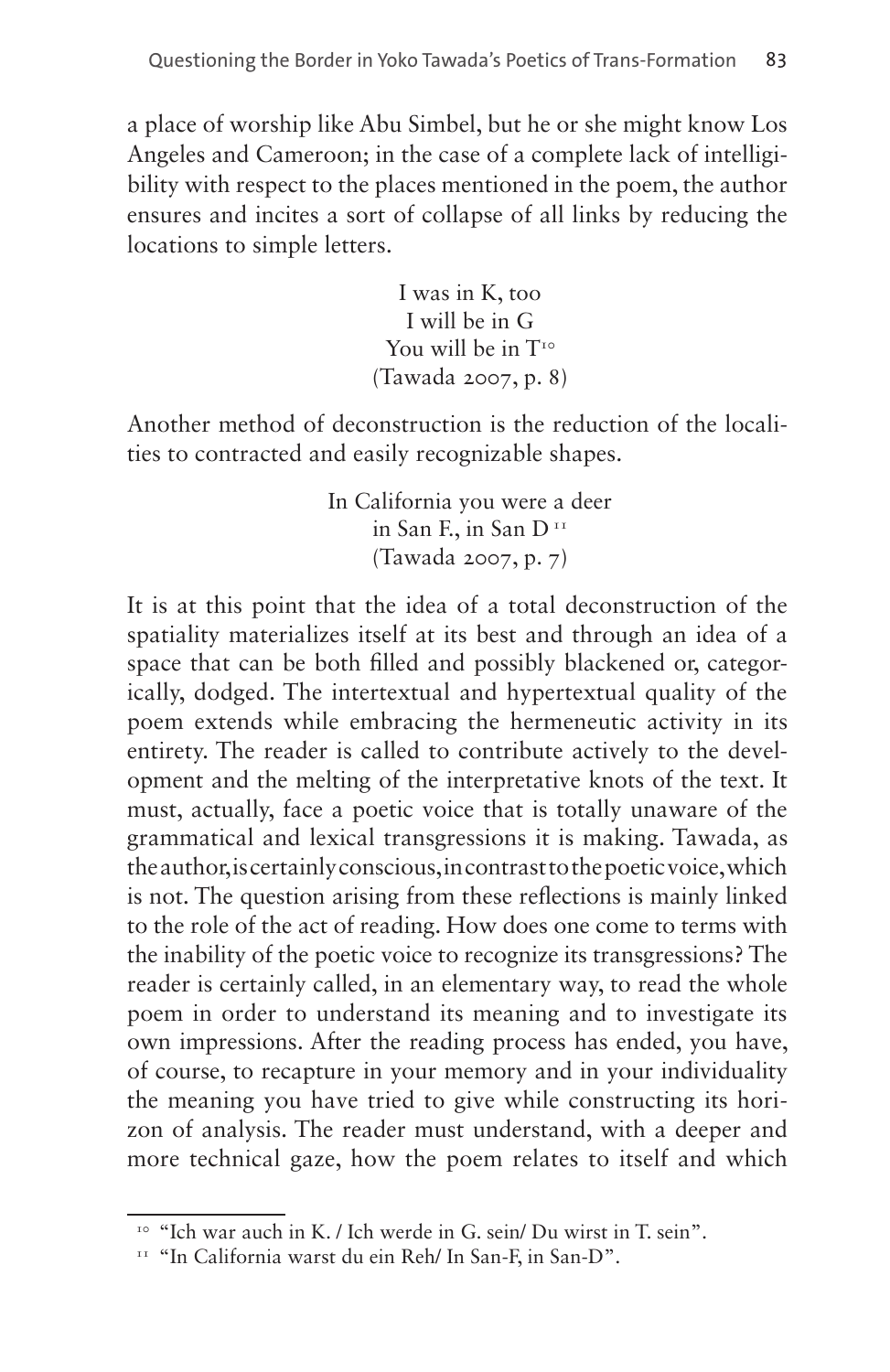narrative devices inspire it. This may, of course, apply to any type of experimental poetry, which, as in Tawada's case, wants to present in the purest and most concrete way the idea of a polyglot game, or a *Spielpolyglotte*. However, we need to go back to the first lines of poetry in order to make an important observation. It has been said how much the name of each place is central to the understanding of the poem's message. Nothing is left to chance; the name of each appropriately reduced phonetic site can be attributed to an expression or to a German word. By practicing this rule, we would see that "Ich nahm Abu Simbel von mein Kamerun und ging Los Angeles verabredet um drei Uhr" could be reformulated in the following way: "I left my rooms and went away, appointed at  $3.^{v_{12}}$ Likewise, while reading, we come across other places, the names of which we can almost immediately correlate to some words in German:

> Cigarettes were Heilbronn Ticket machines were Cape Town The machine did not take my Europe, neither Munich nor Shines [13](#page-9-1) (Tawada 2007, p. 7)

This unceasing self-staging through wordplay provokes a brief moment of bafflement. Is there, then, another place behind each place, another space to be filled, a place to recognize and interpret? Let us take for example *Heilbronn* and *Kapstadt*. Behind the two cities, it is not difficult to recognize the adjectives *heil*  and *kaputt*, which could virtually replace the names of the two cities. If, from a lexical point of view, behind the city of Munich it is possible to identify the term *Münzen*, a somewhat more complex role is played by the use of the term *Europa*, which, in this case, experiences a true reification by becoming a thing—perhaps a banknote—that the machine cannot read. The experiment opens up, in this way, into a sort of trespassing labyrinth. Places, cities or continents, of any size and extension, are like objects to be grasped. The grammatical categories hiding behind the place

<span id="page-9-0"></span><sup>&</sup>lt;sup>12</sup> "Ich nahm ab von meinen Kammern und ging los, verabredet um drei Uhr''.

<span id="page-9-1"></span><sup>&</sup>lt;sup>13</sup> "Zigarettenautomaten war Heilbronn/ Fahrkartenautomaten waren Kapstadt/ Die Maschine nahm meine Europa nicht an /weder München noch Scheine".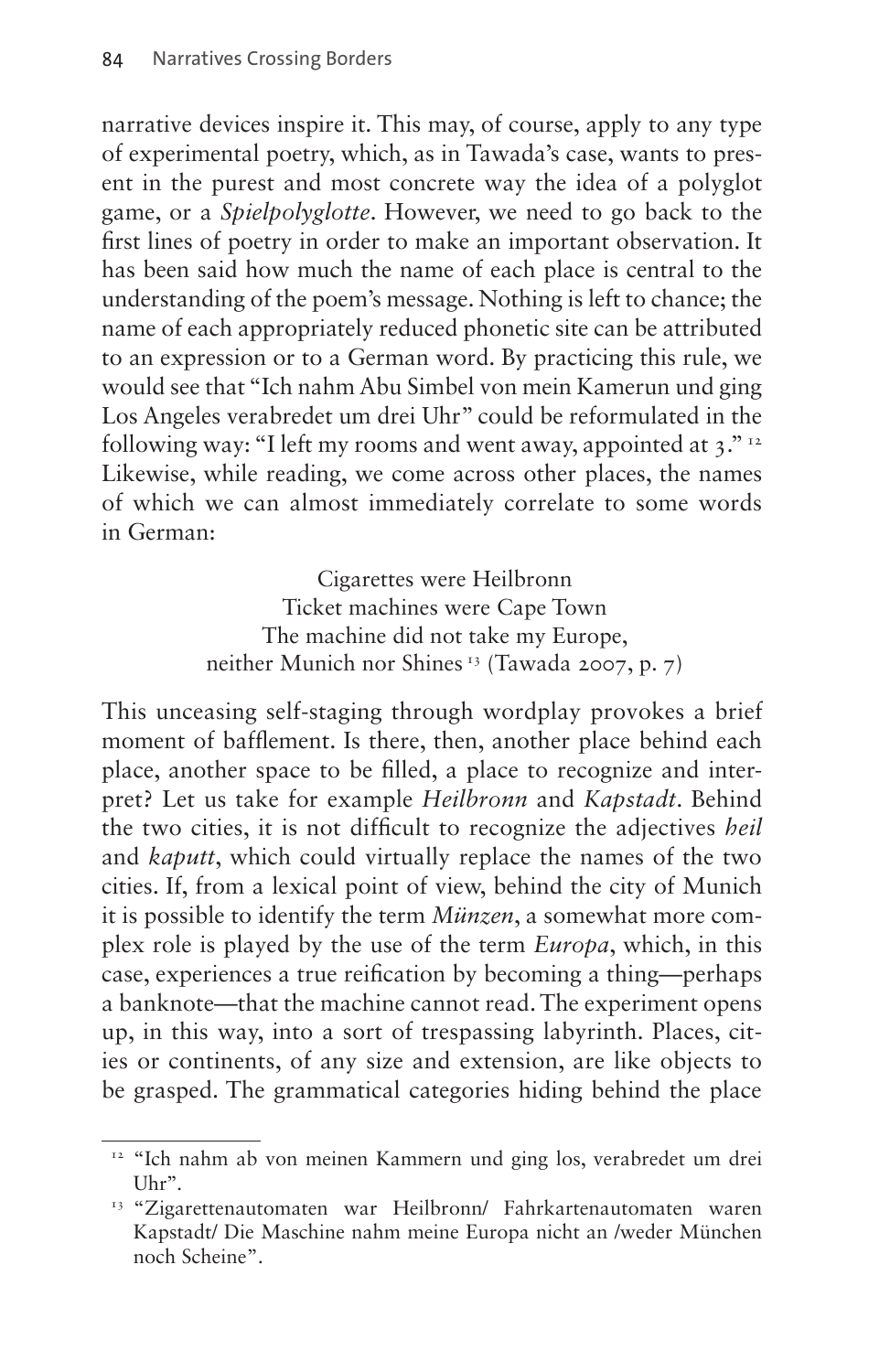names are various; the name of a city or a land indicates a noun, an adjective and sometimes other interjections or conjunctions.

> Sinai, Sinai, you can find here no Prague Bathu Dhabi, I need to go to Prague<sup>14</sup> (Tawada 2007, p. 7)

In a conversation between the first-person narrator and the *Texasfahrer*, the misunderstanding takes over when the woman asks to go to Prague. The *Texasfahrer*—the term behind which is hidden *Taxifahrer*—is confused and responds negatively by replacing *Nein* with *Sinai*. The repetitions of the term Prag, at the end of the two verses, fits inside an unreported dialogue, which sees the city *Abu Dhabi* as a replacement for the conjunction *Aber*. The entire poem is crossed by this replacement technique. By lexically scrutinizing the text we find other consonances such as *Finnland*—*Finden*, Ägypten—*Gibt* and *Lassen Sie mich dann hier Australien*—*Lassen Sie mich dann hier aussteigen*. This geographical discourse runs out towards the end of the poem, even if not completely, with a sudden change of register. The ironic alternation of city names and misunderstandings are replaced with a more melancholic tone. The first-person narrator does not forget her goal, which is the appointment with a lover, introduced through the personal pronoun *you*: "I have described you the wrong place. You told me."<sup>15</sup> The monolingualism is abandoned in order to give space for a dialogue which moves from a focus on *me* to *us*: "We found the brightest table without a city map."[16](#page-10-2) The sentimental element breaks into the narration as the meeting starts to take shape and ends by concluding the poetic project, which takes on dramatic tones.

> Crawling on the ground I look for the clock second hand, which has fallen out of my mouth. What is the name of the city that never ends? Its first syllable does not occur to me

<span id="page-10-0"></span><sup>14</sup> "Sinai, Sinai, Sie finden dort kein Prag! / Abu Dhabi, ich muss nach Prag!"

<span id="page-10-1"></span><sup>15</sup> "Ich habe Dir den Ort falsch beschrieben, sagtest du zu mir." 16 "Den hellsten Tisch am Fenster fanden wir ohne Stadtplan."

<span id="page-10-2"></span>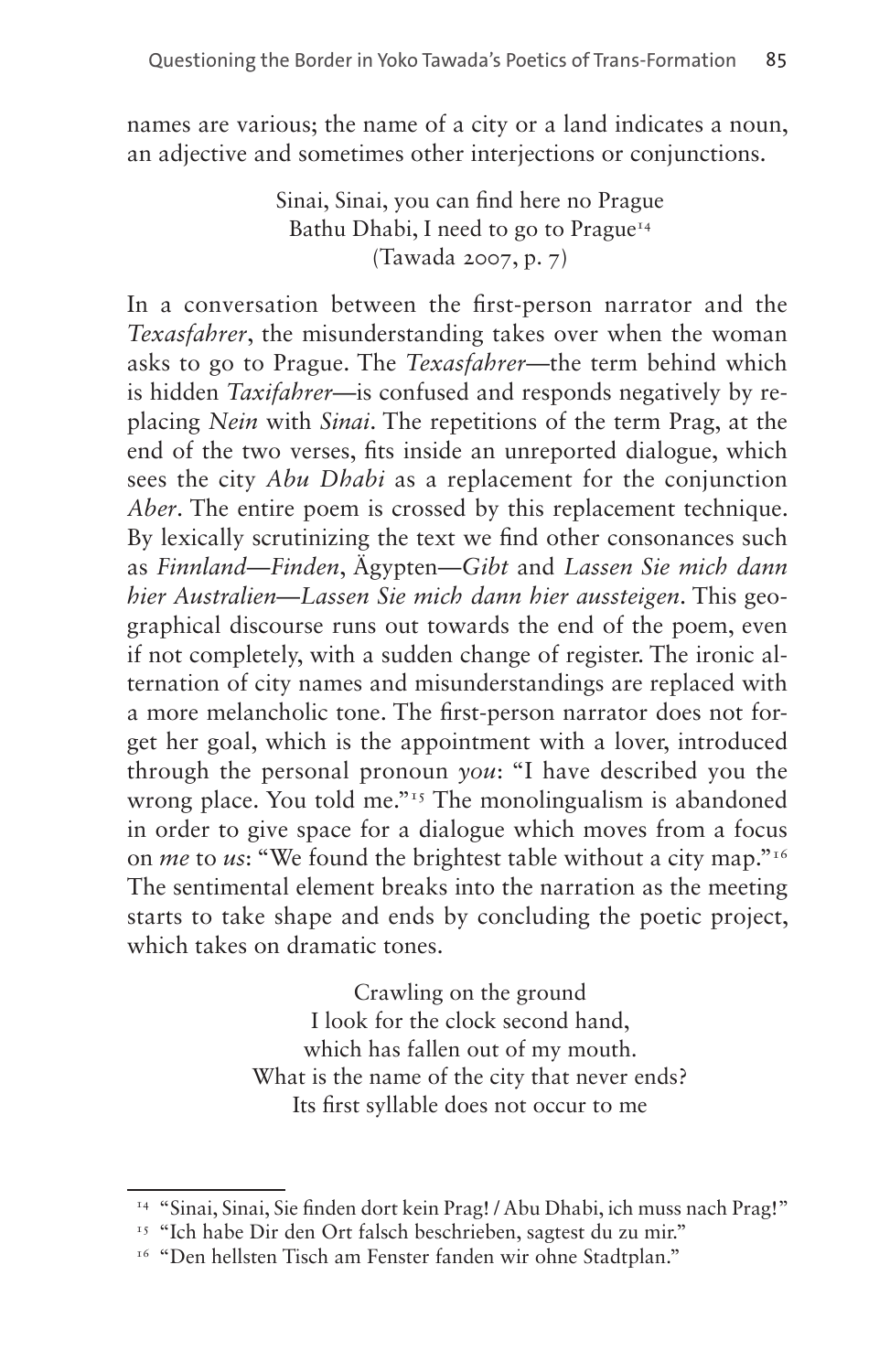In its place begins your absence.<sup>17</sup> (Tawada 2007, p. 9)

This way, the required blank spaces and the distortions of the localization take the form of an absence, or better said, of a lack of memory. After having quoted and virtually visited so many places and traveling metonymically between continents and countries, the first-person narrator shows a mournful tiredness. She wonders what the name of the city is which does not end and suggests that she is not even able to remember the first syllable. At the same time, she declares the end of the searching process. The quest for the place, that cannot be found, is, consequently, replaced by the nonappearance of the beloved. The curtain falls, the light goes off and the public *Ab-Laus (ap-plause)*. Everything goes back to normal, the interlocutor goes away and returns to its own hideout and the narrator, tired from the long and hard journey and confused by the unsolvable research of the places, starts a further journey towards the station *Nirgendzoo*, behind which hides the final declaration of non-existence, actually a *Nirgendwo* (nowhere).

### **Infringing the Perception of Spatial Border:** *Akzentfrei*  **and** *Ein Balkonplatz für flüchtige Abende*

As we have seen, places play a central role in Yoko Tawada's poetics, which Christiane Ivanovic (2010) defines as a poetic of transformation, by expecting this concept to be the description of the whole work written by Tawada. The author, in fact, has, on more than one occasion, described her intellectual debts to both Ovid and Kafka, as she manipulates the transformative quality of the language in order to transform and decentralize physical, perceptual and mental places.

The spaces that the author brings into play are not only to be considered as belonging to the geographical domains, but to the mental and poetic ones as well. In Tawada's writing dimension, everything can configure itself as a place, which by employing

<span id="page-11-0"></span><sup>&</sup>lt;sup>17</sup> "Auf dem Boden kriechend suche ich nach dem Sekundenzeiger/ der aus meinem Mund gefallen ist. / Wie lautet der der Name der Stadt, der nie endet? / Seine erste Silbe fällt mir nicht ein. / An ihrer Stelle beginnt schon deine Abwesenheit".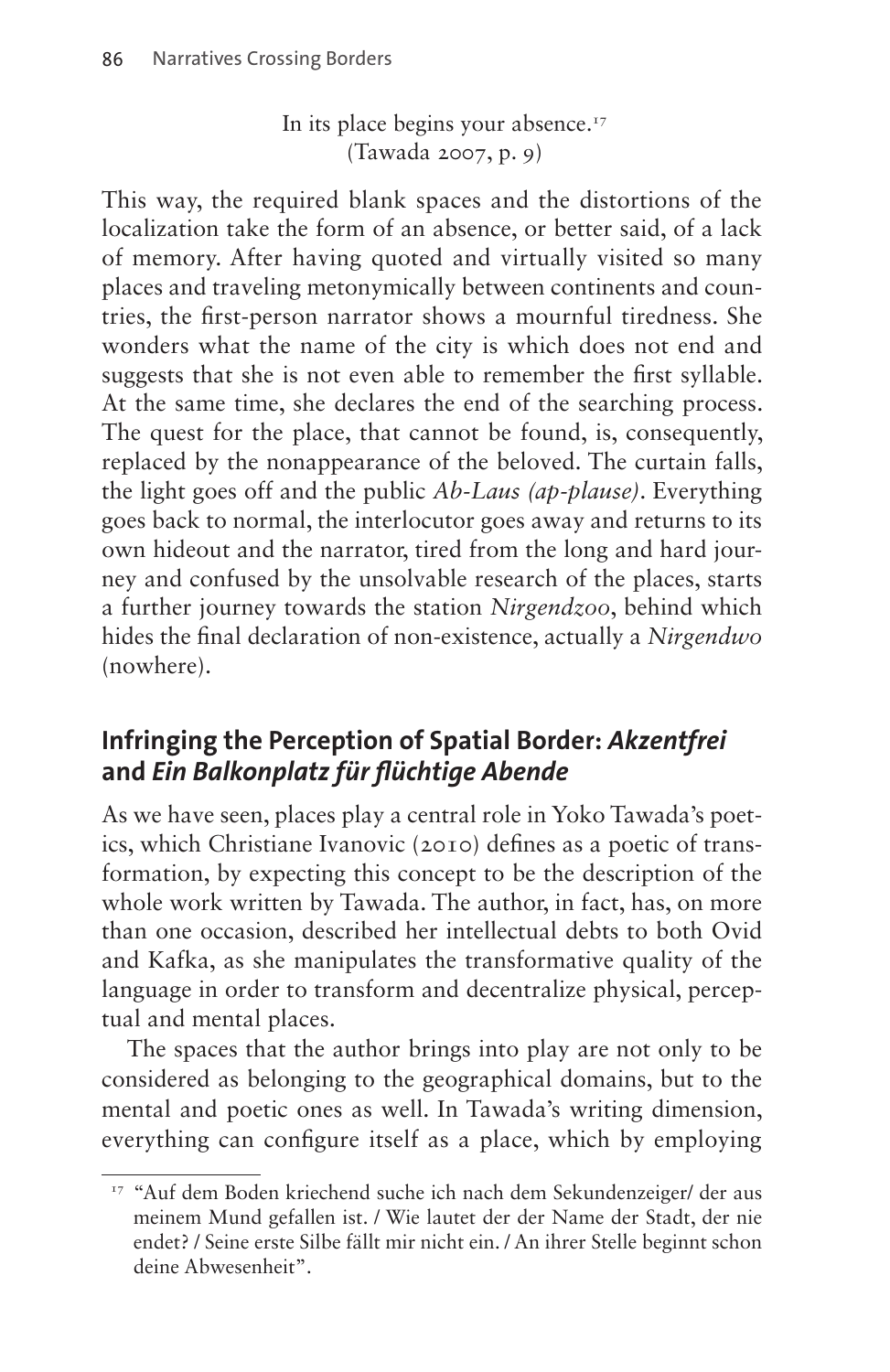at most the pervasive quality of the boundaries, outlines itself as a way to conceive the space of the transformation. The author's last two works, *Akzentfrei* and *Ein Balkonplatz für flüchtige Abende*, both published in 2016, fit within the complex and dialectical overcoming of both the category of the border and the act of trespass.

#### *Akzentfrei* (2016): On Languages and Edges

*Akzentfrei* is considered, as the back covers show, to be a continuation of the collection of essays put together in the *Talisman*  (1996) and was published in 2016, exactly twenty years after the publication of the aforementioned *Talisman. Akzentfrei* gathers in itself all aspects of poetics, which have, over time, succeeded in exploiting the ubiquitous transformation characteristic to which Tawada's poetic texts are subject, in order to transform themselves. The volume is divided into three parts: *In einem neuen Land*, *Nicht vergangen* and *Französischer Nachtisch*. In the first section, to which I will turn my attention, Tawada resumes some of her production themes, namely, the accent, the Trans-Siberian location and the problems of writing and translation, placing them in dialogue with the virtual configurations of modernity. By accompanying readers on an imaginary journey between the forms and the drifts of extraneousness, Tawada describes, or rather, deepens her metapoetic project, which becomes summarized in the title of one of the stories in the volume: *Schreiben im Netz der Sprachen*. Tawada's writing is not about melancholy and a lack of a country of origin, but is a critical reflection on being foreign in a country, in fact, foreign. Daily and surreal dimensions overlap, creating new forms and translations of identity. The encounter of the surreal with objects drawn from the sphere of everyday life leads to a semantic enhancement of the space of writing.

The title of the *Akzentfrei* volume refers to several issues related to her production and shows, while trying to translate it, different levels of confrontation with otherness. We might translate it as "without accent", "free from accent", or "released/freed from accent". In the first case, "without accent", we would point to the lack of accent in a certain word. This aspect is impossible in German, since non-ideological languages, as Tawada stresses on several occasions, base their existence on rhythm. In the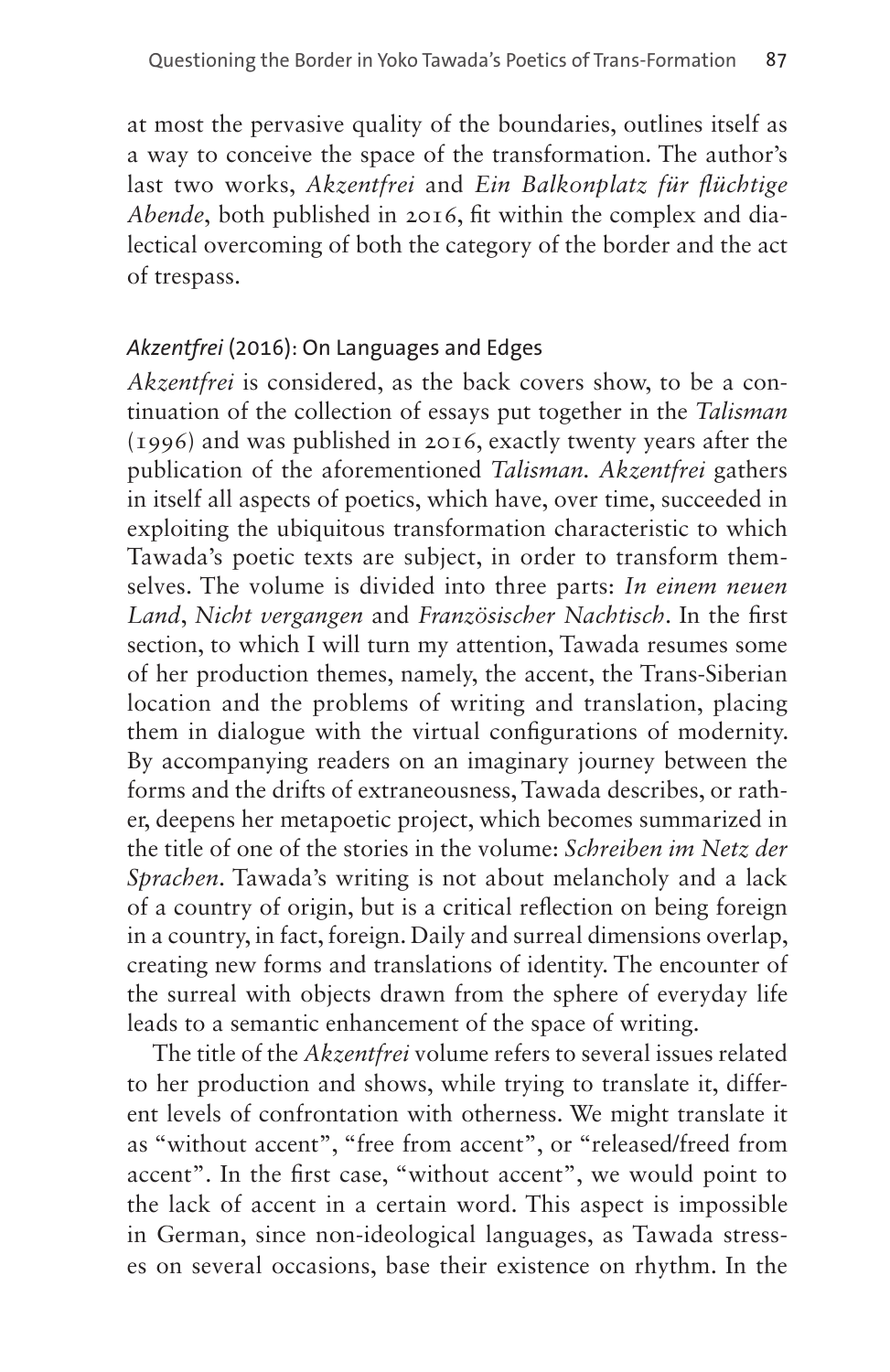second and third cases, "free or freed from accent" would mean emancipation from the formal characteristics of the language itself (accent, pronunciation, rhythm) and consideration of language as a visible object. "The accent is the face of the spoken language"<sup>18</sup> (Tawada 2016b, p. 24). By meeting the visual object—*das Gesicht*—with the acoustical aspect—*der Akzent*— Tawada casts the foundation for further writing on identity, that of a figure seeking a space for oneself in everyday life. Talking, just like traveling, means drinking "foreign water". This is a topos that often comes back in Tawada's texts, almost as an interpretative formula of the condition of otherness in its entirety. The accent is audible just as the face is visible; if the exterior appearance carries the traces of the time passing and facial expressions point to the mood, the accent is a trace of one's own sound identity. Any alteration and deviation from the socially accepted norm, which dictates that words must be pronounced in a certain way, or with a specific accent, should not be identified as a reason for discrimination or as an inability to speak properly a language, but rather as an invitation to create: "It is not my task to distinguish between a regional coloring, a foreign accent, a sociolect and a language error."<sup>19</sup> (Tawada 2016b, p. 24). What does it mean to deviate from the norm and to take advantage of the deviation in order to make poetry? Tawada explains her point by describing an everyday situation. If we find ourselves at a restaurant during lunchtime, we might face, through a dialogue or a passive listening of the voices around us, an encounter with other accents or with other landscapes. When a presumably foreign waitress would begin to speak, her words would start floating around in the air and transform themselves into something different. In that very moment the waitress and her accent are inviting us to see distant places through her mouth.

The author tells us about an imaginary expedition beginning on an equally imaginary Orient Express: "Her breath is an Orient

<span id="page-13-0"></span><sup>&</sup>lt;sup>18</sup> "Der Akzent ist das Gesicht der gesprochenen Sprache".

<span id="page-13-1"></span><sup>&</sup>lt;sup>19</sup> "Es ist nicht meine Aufgabe, eine regionale Färbung, einen ausländischen Akzent, einen Soziolekt und einen Sprachfehler voneinander zu unterscheiden."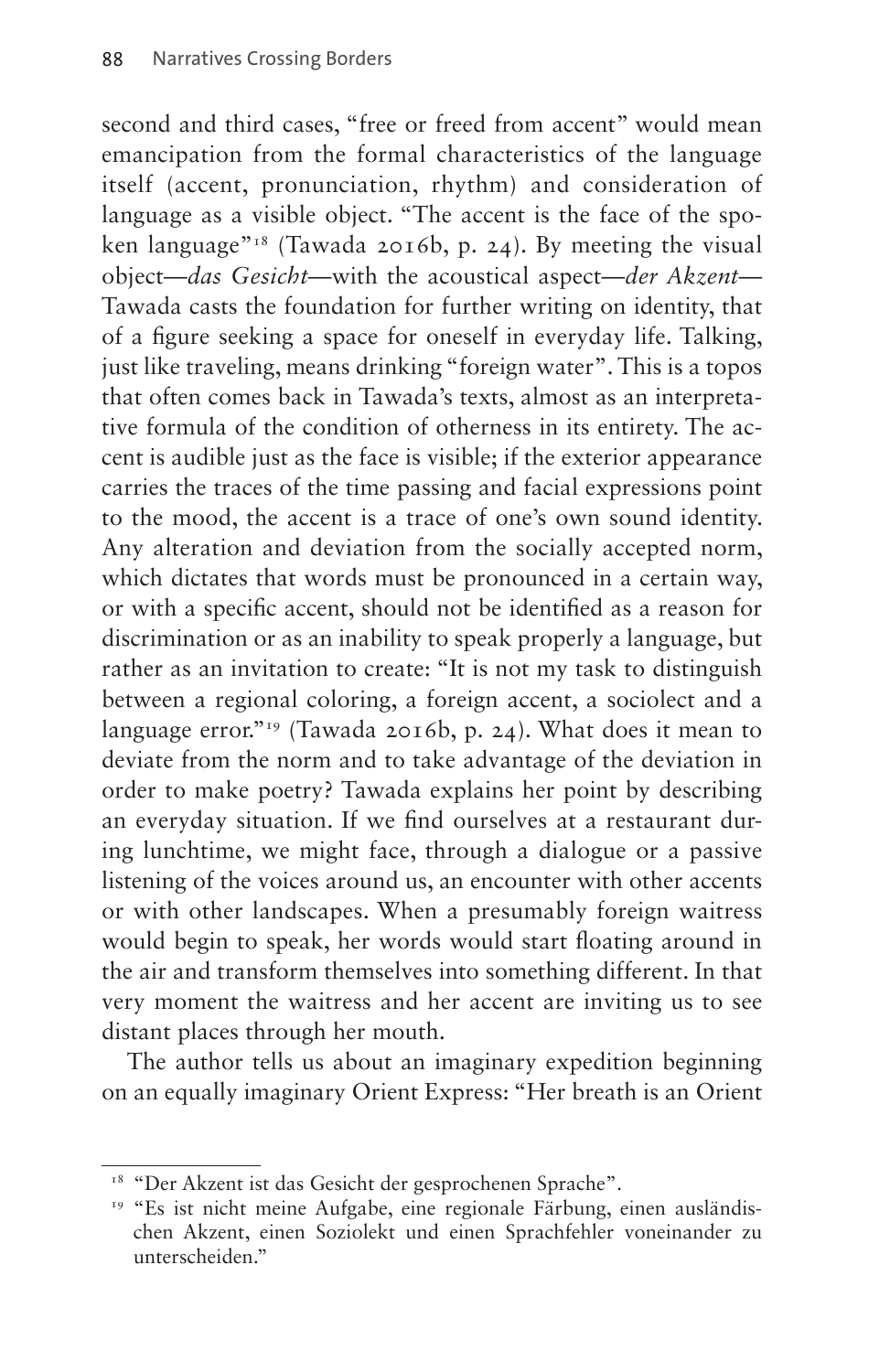express. I get on."<sup>20</sup> (Tawada 2016b, p. 24). If, on the one hand, the accent can be seen as a cause for discrimination, since it is subject to negative assessments, on the other hand, the impulse to integrate and to keep alive the inevitable *Zwischenraum* emerges from the crevices between the different identities and the various lives of a foreigner. The contrasting feeling of mixed fear and desire to be or become someone else through interaction with the otherness emerges in the reflection on the accent, contained in the story *Schreiben im Netz der Sprachen*. While recovering the formulas of *Zwischenraum* and *Exophonie*, Tawada employs the metaphor of the web in order to explain how writing should be intended as a result of an interaction: "When I came to Europe I had burning questions in my luggage: will I become another person, when I speak another language?"[21](#page-14-1) (Tawada 2016b, p. 29). Some moments of the biography of Tawada have become the subject of an epic process. The arrival in Europe is one of them. In the quoted statement, which summarizes the insecurity and curiosity of living a lifetime, the author questions the experience of residing in a foreign country not only in its material aspects but also in its spiritual consequences.

The act of interrogating one's own destiny, face, accent and language is used as an excuse to come to a conclusion. The individual must be considered to be a network that is progressively encouraged to create new interpretative models for the self and for the world. We deal with a network that resembles a new body, as it has bones, cavities and ends, which, combined with the knowledge, give birth to a new self. In this new reticular form, writing is engraved—it is a mixture of words, which on the one hand, remain in a web in the vice of the impossibility of a profound understanding, and on the other hand, exploit the network itself to "define" and become autonomous. To illustrate this aspect, Tawada uses the term *Wortspielerei*, which, in her opinion, dialogues with the space-time overlapping, in which the individual acts.

<span id="page-14-1"></span>

<span id="page-14-0"></span><sup>&</sup>lt;sup>20</sup> "Ihr Atemzug ist der Orient Express. Ich steige ein."<br><sup>21</sup> "Als ich nach Europa kam, hatte ich brennende Fragen in meiner Reisetasche: werde ich zu einem anderen Menschen, wenn ich eine andere Sprache spreche?"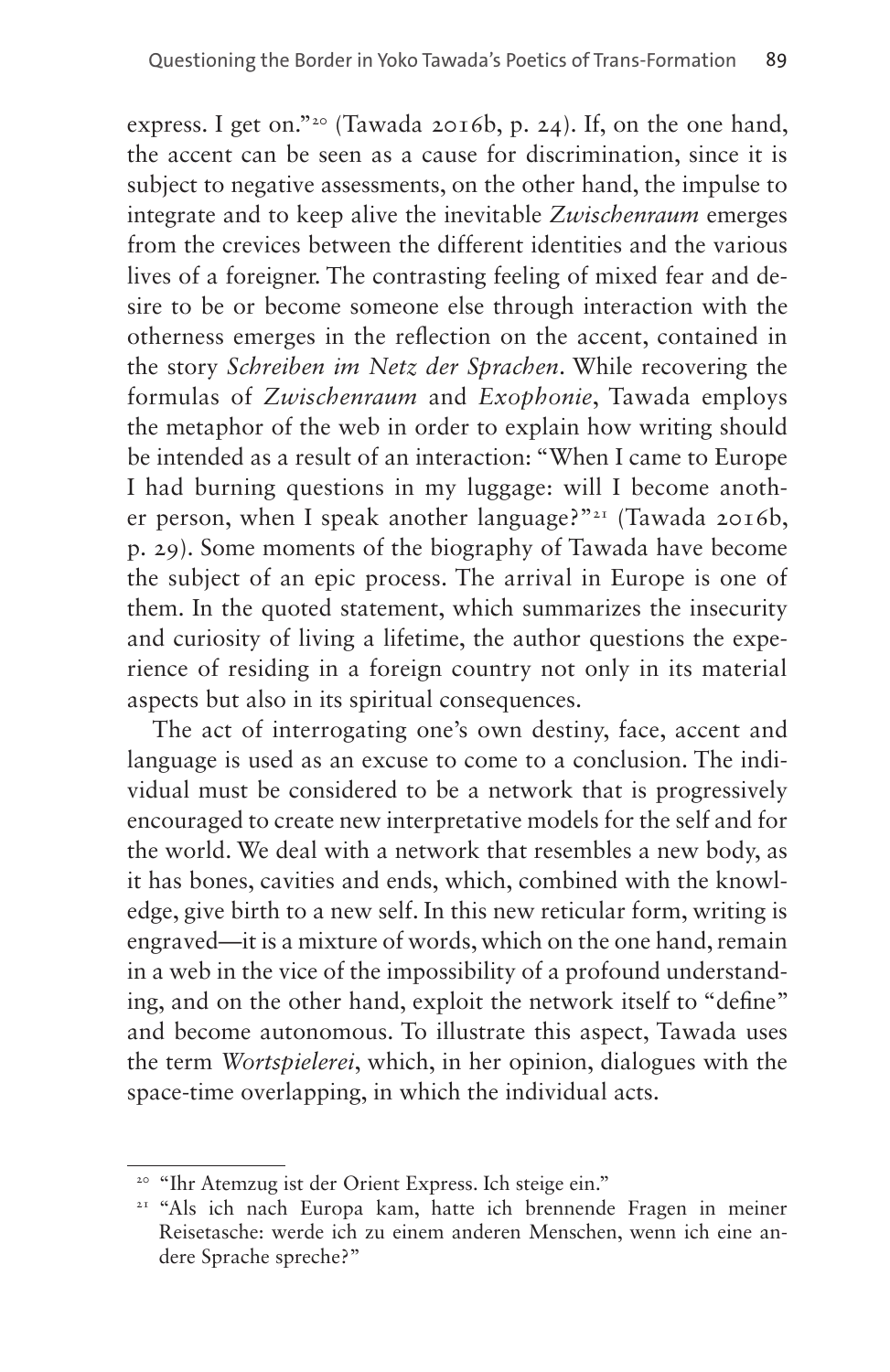Why do we have to deal with such a word play? In today's world we can always see words and images from different worlds side by side. Through migration, world travel or surfing on the Internet one finds oneself more and more often in a situation in which the co-existence already exists, without a corresponding thinking space was developed. Sometimes I catch the bus and go through the city and am surrounded by several conversations in different languages. Two sentences, that randomly enter my ears, do not yet have a common space. You need a framework to connect these sentences together.<sup>[22](#page-15-0)</sup> (Tawada, 2016b, p. 35).

Tawada declares, in a sense, our inability to think of the world as singular, while emphasizing, moreover, the need to think of it in a plural way and not forgetting that each plurality has, in the end, a singularity. In transitioning from an imaginary journey to a real one among the cities, the author notes how different languages and cultures come into contact in places such as on the bus, leading to the creation of new narrative scenarios. This process, continues Tawada, recalls the projects of surrealists that can be considered as the initiators of this *Poetik der Wortspielerei* (poetics of the puns) produced by a shared design "which could bring a sewing machine together with an umbrella.["23](#page-15-1) (Tawada 2016b, p. 36). It is not just surrealists who are referring to the point of reference, but also Goethe, as in one of the poems contained in the *Westöstlicher Divan* in which the words *Wort* and *Fort* create a rhyme. To these two words Tawada adds the word *Ort*, generating a triad of rhymes that she herself uses to expose the "evocative" quality of the three words: "Every time when I think these three words together, it flashes in my head. Words create places, but in the

<span id="page-15-0"></span><sup>&</sup>lt;sup>22</sup> "Wozu muss man sich mit so einer Wortspielerei beschäftigen? Im heutigen Leben sieht man ständig Wörter und Bilder aus verschiedenen Welten nebeneinander. Durch Migration, Weltreisen oder Surfen im Internet befindet man sich immer häufiger in einer Situation, in der das Nebeneinander bereits existiert, ohne dass ein entsprechender Denkraum entwickelt worden ist. Manchmal fahre ich mit dem Bus durch die Stadt und bin umgeben von mehreren Gesprächen in verschiedenen Sprachen. Zwei Sätze, die zufällig direkt hintereinander in meine Ohren dringen, haben noch keinen gemeinsamen Raum. Man braucht eine Rahmenhandlung, um diese Sätze miteinander zu verbinden."

<span id="page-15-1"></span><sup>23</sup> "auf dem eine Tretnähmaschine mit einem Regenschirm zusammenkommen konnte."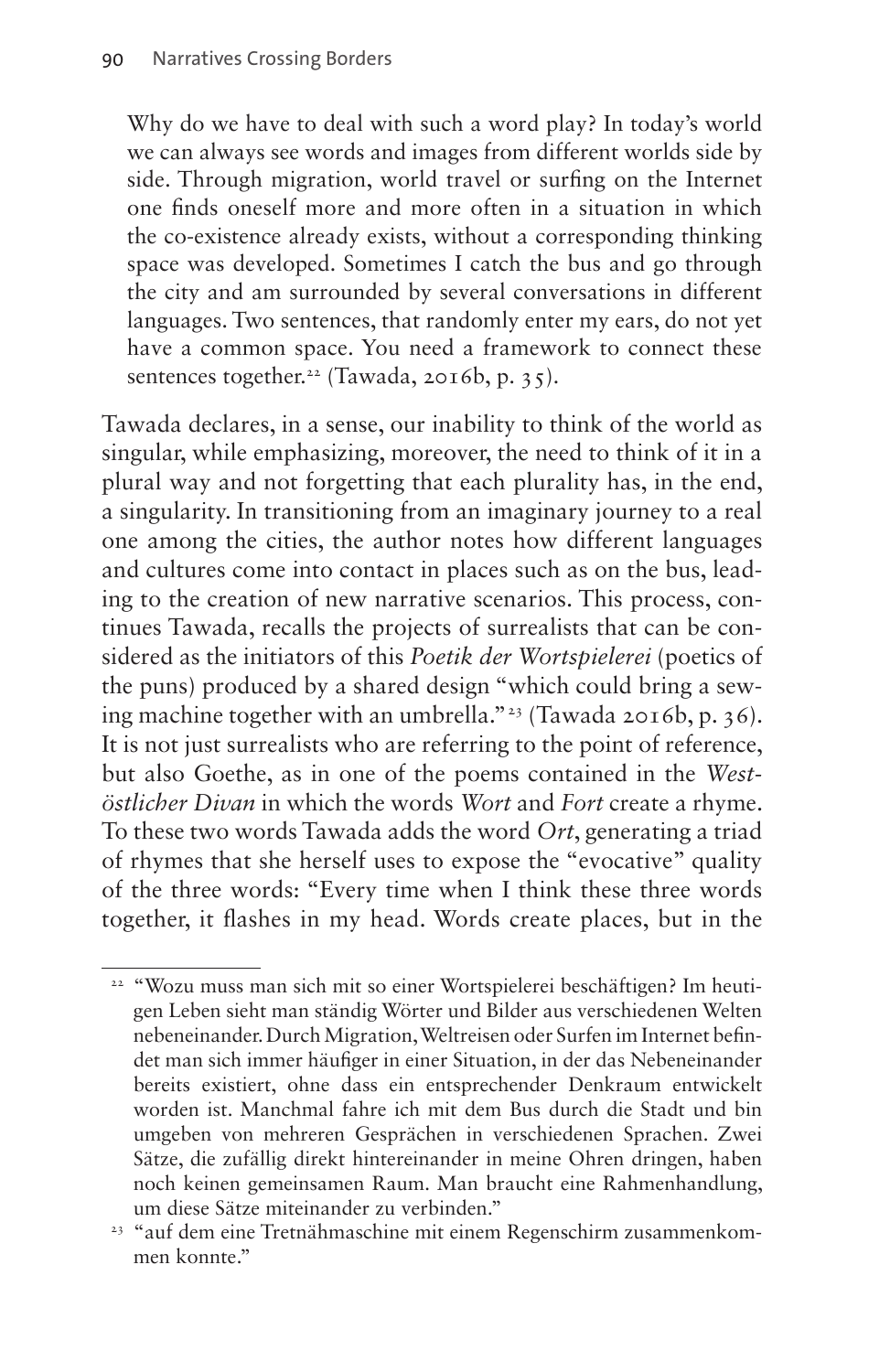place where one is located, one is always already gone"[24](#page-16-0) (Tawada 2016a, p. 36). The perception produced by thinking of words that are similar in sound but not in meaning leads the author to invest the individual terms with a new semantic valence, with the purpose of producing an effect of strangeness. Only through surreal alienation, which virulently defies the order of things, is it, in fact, possible to generate definitions; words have evocative power when they find themselves on the space of the page. The evocation produces a place that does not necessarily correspond to the one in which it is located.

#### *Ein Balkonplatz für flüchtige Abende* (2016): The Foreplay as Introductory Border

With *Ein Balkonplatz für flüchtige Abende*, Tawada's narrative experimentalism reaches high levels of both authorial and interpretative opacity. This text is part of that new moment of Tawada's poetics which we can now try to define as a "poetics of water", and which appears to be a development of the already problematic "poetics of transformation". It is not meant as a change of course, but simply as a narrative sophistication of the metamorphic dimension. The water, the amorphous figure par excellence, becomes a new motif to which we turn our gaze in order to outline the narrative features of Tawada's last works. This new phase of her poetics, initiated properly with the publication of the volume *Fremde Wasser*, is the result of a series of lessons held in the framework of the *Hamburger Poetikvorlesungen* in 2012, and is basically taken from a revealing sentence that Tawada often uses, in which she sees the journey as a time of contact with foreign waters (Tawada 1995, p. 1).

Like most of the works by the Japanese-German author, the text moves through polyvalent territory. On the one hand, we find the daily dimension, on the other hand, the surreal dimension. The encounter, which can sometimes be seen as a critical crash, leads to a great inferential effort for the reader. Departing from the traditional classification of the literary genres, Tawada's last

<span id="page-16-0"></span><sup>24</sup> "Jedes Mal, wenn ich diese drei Wörter zusammen denke, blitzt es in meinem Kopf. Worte schaffen Orte, aber an dem Ort, an dem man sich befindet, ist man immer bereits fort."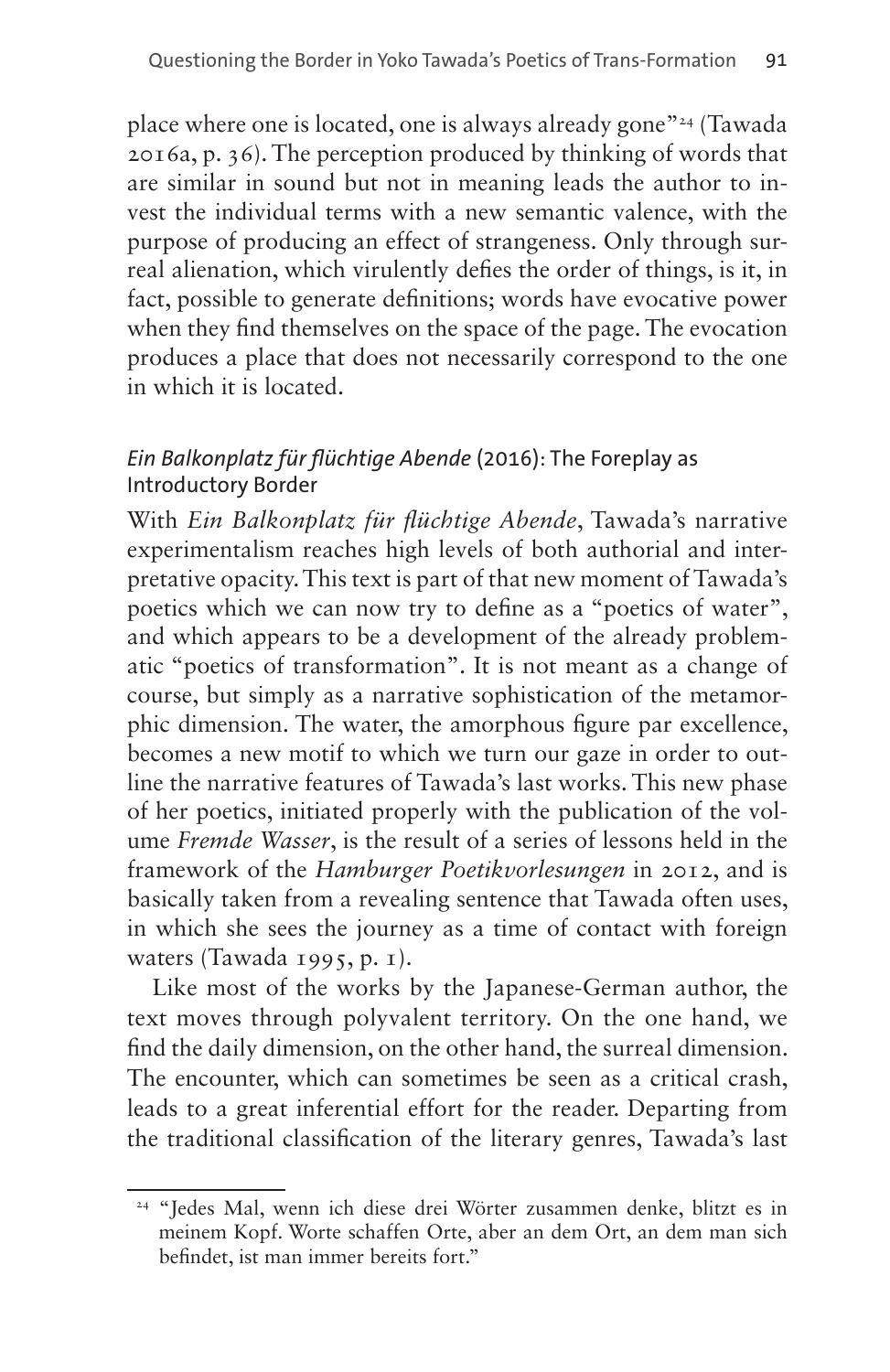work could be identified both as a poetic novel and as a fiction of poetry. Such definitions, the result of a play on words, define the author's space of action, which never moves only within in a genre, but alters the very concept of literary categories while overcoming formal boundaries. It is precisely this aspect that leads us to distance ourselves from the rules and to construct a discourse about the infractions.

The text is composed of 14 narrations in verse and opens with a kind of prologue, to which the author gives the name of *Vorspiel* (foreplay), a name which indicates, in the theatrical lexicon, an anticipatory moment. Such a foreplay is, as we will see, an important narrative feature.

Revolving around a space-time dimension that can be traced in the free space between the theatrical and the poetic surface, the work moves around the anthropomorphizing of the forms, in which all that is watery manifests itself, including the river and the sea, and comes to revise and rethink the figure of the siren, which acts as a glue and as an emblem of the encounter between the sea and the terrestrial space.

In the *Vorspiel*, where the dimension of liminality is both physical and conceptual, we witness tight processes of lexical associations that, however, do not always produce a meaning. This latter aspect makes it possible to configure Tawada's work as an open work which does not incorporate formal and mental limitations, and which crosses all possible boundaries (Eco 2000).

By taking advantage of its changing identity, borrowed from the maritime dimension, *Ein Balkonplatz für flüchtige Abende* succeeds in overcoming the facet of unintelligibility and acquires, therefore, infringing features. The title, literally "a place on a balcony for ephemeral nights", can be considered to be the place from which it is possible to observe an uninterrupted flow of impressions, thoughts and images. These are destined to break into the primary matter of Tawada's possible worlds, that is to say, the language. Even if we consider a theoretical framework different from that of *Akzentfrei* or *Slavia in Berlin*, *Ein Balkonplatz für flüchtige Abende* is a tribute to the ability of the language to mold and transform itself when in contact with the liquidity of artistic creation. The symbolism of the balcony, which can be seen as a physically suspended place that facilitates an individual's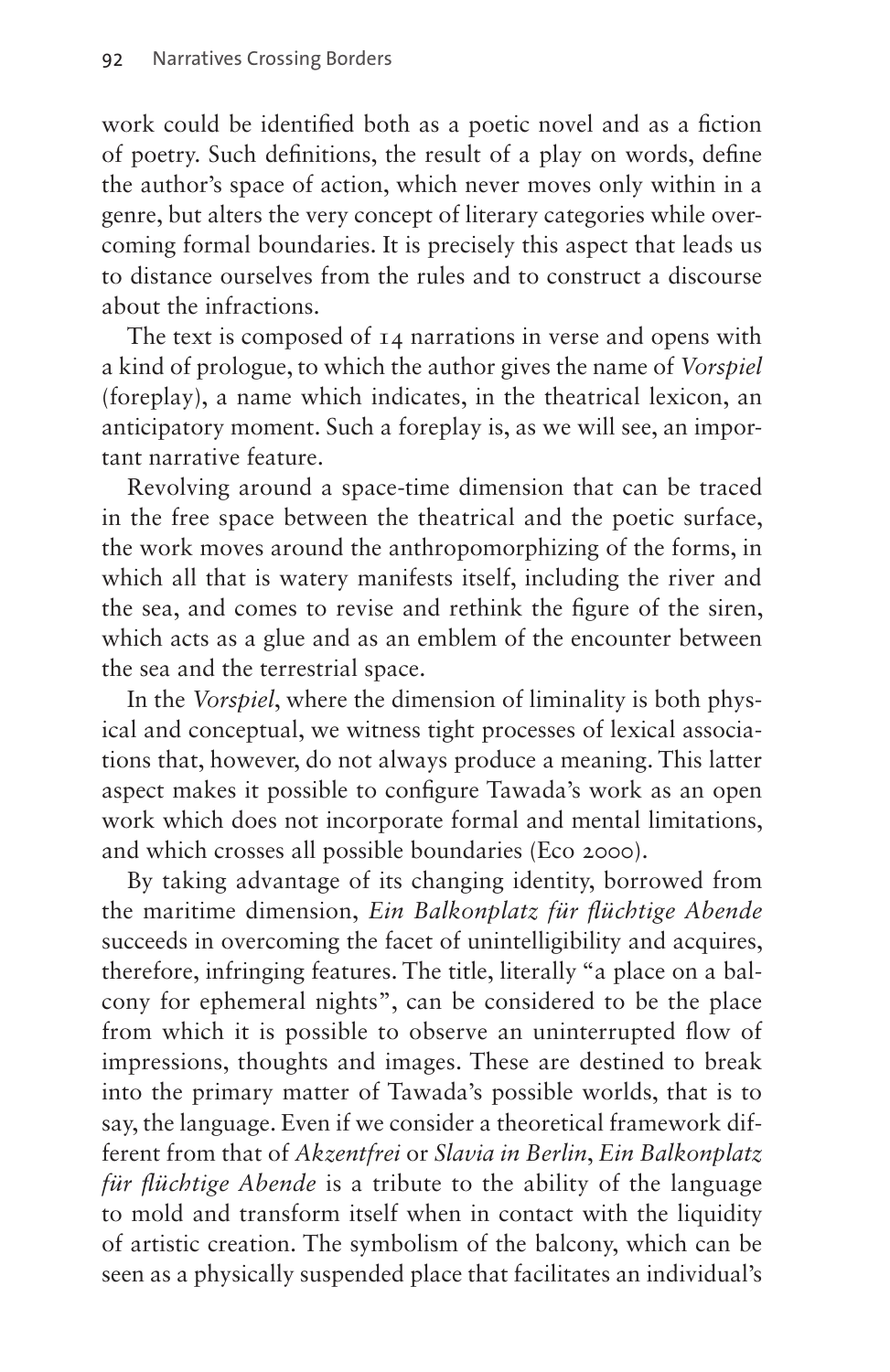contact with the outside, reveals itself in its essence in a form similar to another eye that describes what can be represented as a duel between the pseudo-corporeity of the tongue and the watery amorphism, which, however, proves *to be* in the overturning of the ordinary into surrealism (Tawada 2016b, p. 5).

> The North Sea has longing for the Czech Republic stretches her blue arm into the interior of Europe [...] Who pushes the sleeping-clouds/ in the cosmic abacus? The rehabilitation of the sky goes into the Length [...] passersby are cleansed curtains at the window all traffic lights between A and B between Altona and Blankenese stay out<sup>[25](#page-18-0)</sup> (Tawada, 2016c, p. 5)

The foreplay exemplifies, in a nutshell, two collateral processes: on the one hand, the personification of what is inanimate, on the other hand, the surreal reification of what is animated. In this regard, the North Sea, in a nostalgic longing for the Czech Republic, stretches its arms towards Central Europe; the sky is undergoing a restructuring; the passers-by are put in order (note the use of the verb *aufräumen*, usually used to indicate the ordering of a room or a messy space).

The space of the infraction thus becomes a space in which the sensitive and surreal dimensions overlap, creating a further space where everything flows and trespasses.

As the Elbe—the river flowing in the city of Hamburg and representing the figure around which the text is built—retires, we read of a male speaking voice:

<span id="page-18-0"></span><sup>25</sup> "Die Nordsee hat Sehnsucht nach Tschechien, / streckt ihren blauen Arm ins Innere Europas./ […] Wer schiebt die Schlafleinwolken/ im kosmischen Abakus hin und her?

Die Sanierung des Himmels zieht sich in die/ Länge. /[…] Passanten werden aufgeräumt,

Gardinen am Fenster zugezogen, / alle Ampeln zwischen A und B, / zwischen Altona und Blankenese / bleiben aus."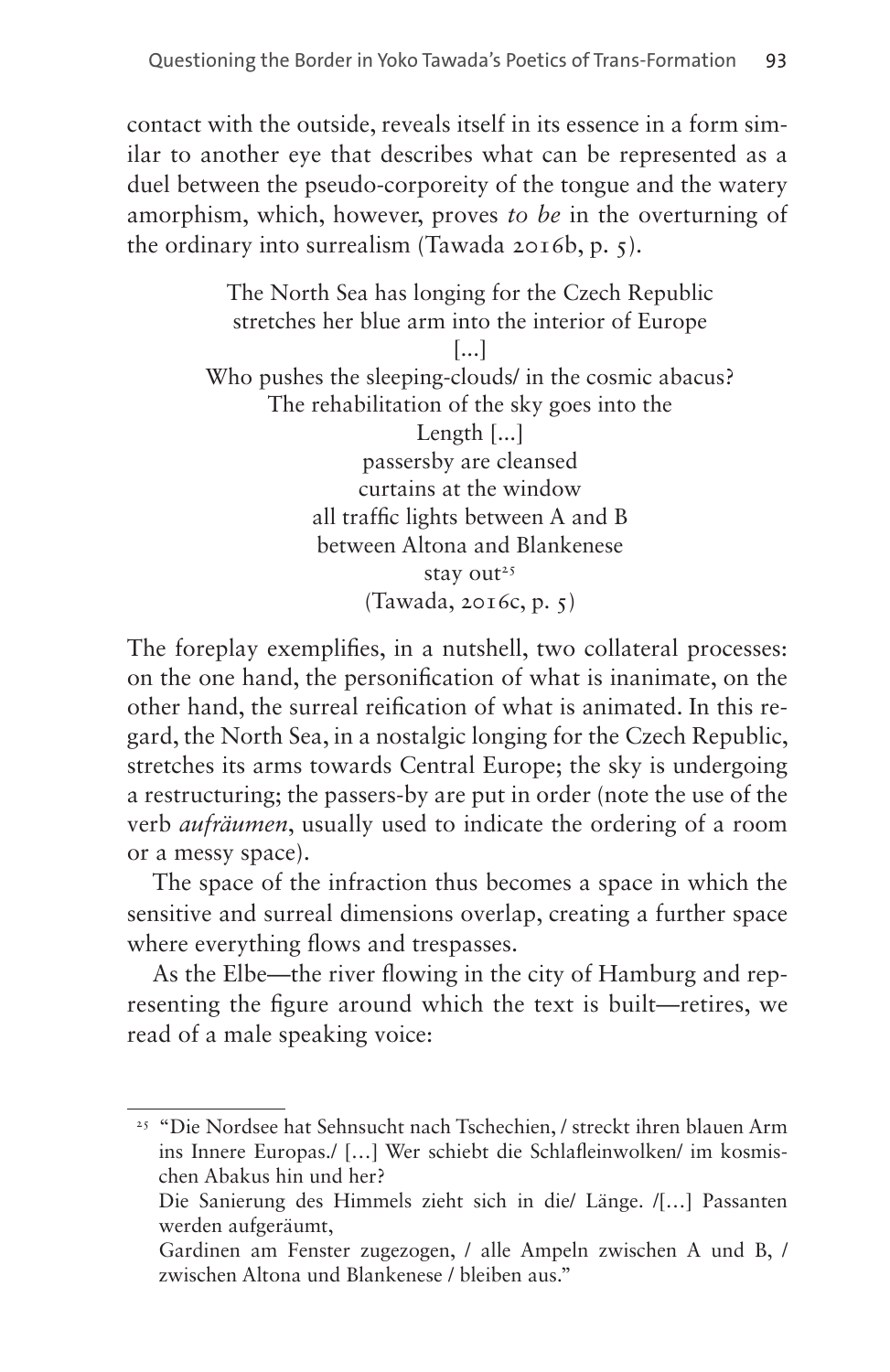From one of the roses bush speaks to me/ Voice on, male-hoarse´ Hey, you there, can you place yourself there and control that no one can see me? I need to What does he have to do? Have to is an auxiliary verb which helps no verbs Watch out? So that no one sees him? an invisibility service?

> The man blinks nervously<sup>26</sup> (Tawada, 2016c, p. 6)

From the bush, presumably nearby the river, arises a masculine, slightly gloomy voice, asking someone—probably one of the realigned passers—to check that no one sees it, while giving a reason, introduced by the modal duty verb, without concluding, however, the sentence. From the dialogic form, we return to the narration in the third person. The narrator focuses her attention on the absence of a modal-related verb, which is, therefore, considered to be an auxiliary verb which, in fact, does not perform any auxiliary function—perhaps because it does not belong to it. After the linguistic reflection, we find ourselves, again, in the dialogue between the two characters: the corporal voice becomes ever more nervous and masculine. The reader starts questioning his identity and his purposes: what does he want and what does he expect from his interlocutor? He is, actually, questing for an invisibility, that cannot be realized.

> Do you understand German? I have to Leave the water There is already enough water, I replied In the word answer sits a we. This time it was not him but me. He's looking at me from hair to shoe and says:

<span id="page-19-0"></span><sup>26</sup> "Aus dem Rosenbusch spricht mich eine/ Stimme an, männlich-heiser. / Hei, du da, kannst du dich/ dort hinstellen und auf- /Passen, damit niemand mich sieht? Ich muss mal. Was muss er? / Müssen ist ein Hilfsverb, dem kein Verb/ zu helfen weiß. / Aufpassen? / Damit keiner ihn sieht? / Ein Unsichtbarkeitsdienst? / Der Mann blinzelt nervös."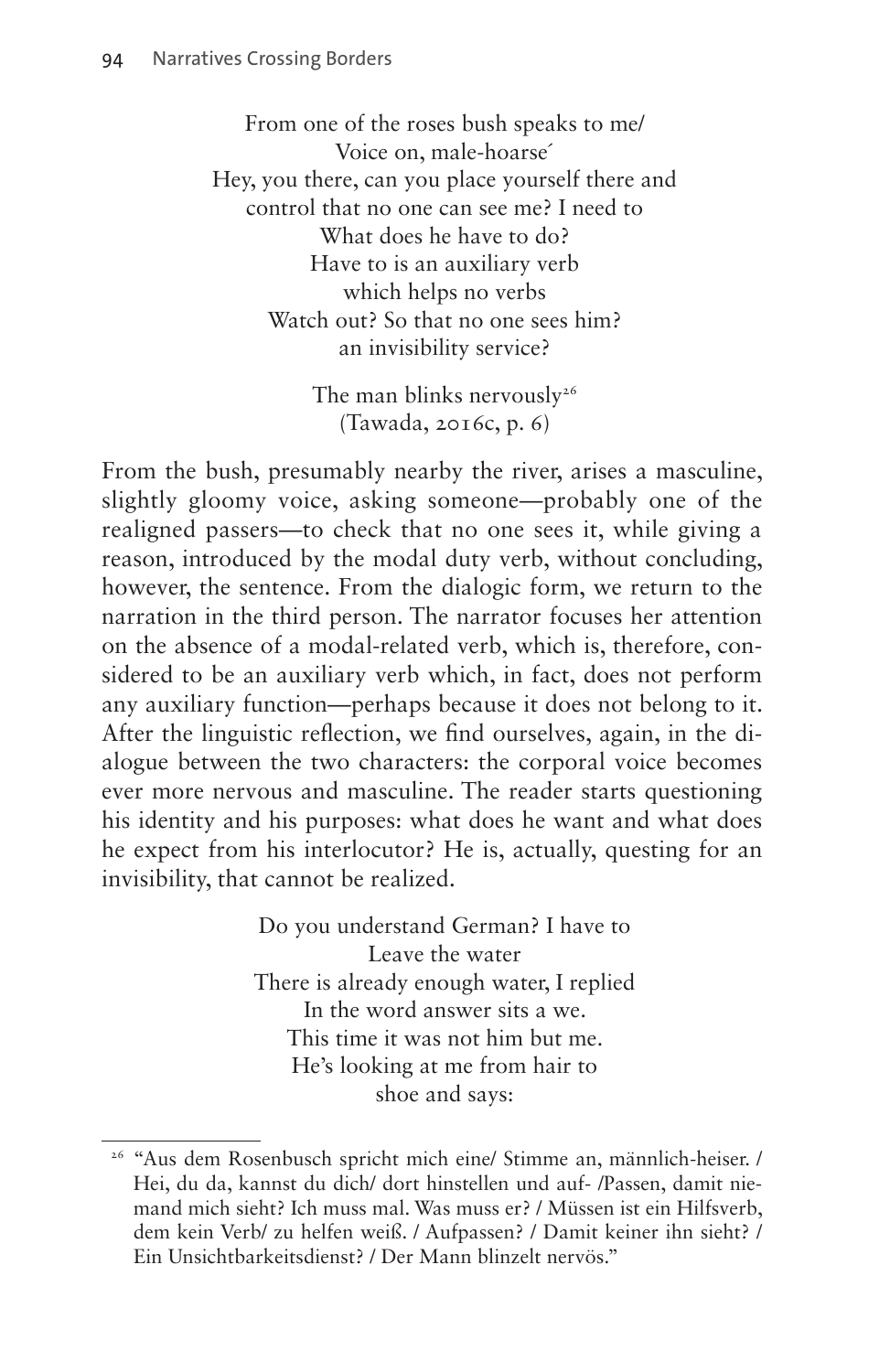What! You are a girl! I would not have thought. Such a shi...! Words hiss in his mouth the slider drives up the pants. The curtain too and the man Is swallowed by the rose bush What did he want from a boy? who was not me?<sup>27</sup> (Tawada 2016b, p. 7)

The demanding tone grows exponentially into an urgent need for communication. The being, which we can now recognize as stranded in the sea, declares to the interlocutor a need to leave the water, and this expression creates a communicative misunderstanding. While the stranded being intends to claim a need to abandon the aquatic space, the interlocutor intends this action to be a "saving" of the water. After this follows the last scene of the foreplay. The identity of the converser is discovered: it is a young girl. This finding leads to the disappearance of the male stranded being, which anticipates this disappearance with an opening of both the encounter and the conversation to possible ambiguous declinations, motivated by the use of the term *Knaben* (boy) by the young girl. This latter wonders, in fact, what he might have wanted from a boy that, besides, she was not.

The stranded being, which we can now compare to a male mermaid, or a merman, provides the text with the first deep inclusion into the dimension of indecisiveness. The mermaid, usually described as female, is described here as a male. The presumable sexualization process of the girl he is talking to and his following escape reveals that his disappearance is intended to be an echoing and overturning action of the fate of those who came near the mermaids and were attracted by their murderous voices. In this case, when the merman discovers

<span id="page-20-0"></span><sup>27</sup> "Verstehst du Deutsch? Ich muss / Wasser lassen/ Wasser gibt es schon genug, erwidere ich. / Im Wort erwidern sitzt ein er. / Dieses Mal war es aber nicht er, sondern ich. / Er mustert mich vom Haar bis zum/ Schuh und sagt:/ Ach was! Ein Mädchen bist du! Das

hätte ich nicht gedacht. So ein Schei…! / Wörter zischen in seinem Mund, / der Schieber/ fährt die Hose hoch. / Der Vorhang zu und der Mann/ Ist wie vom Rosenbuch verschluckt. / Was wollte er von einem Knaben, / der nicht ich war?"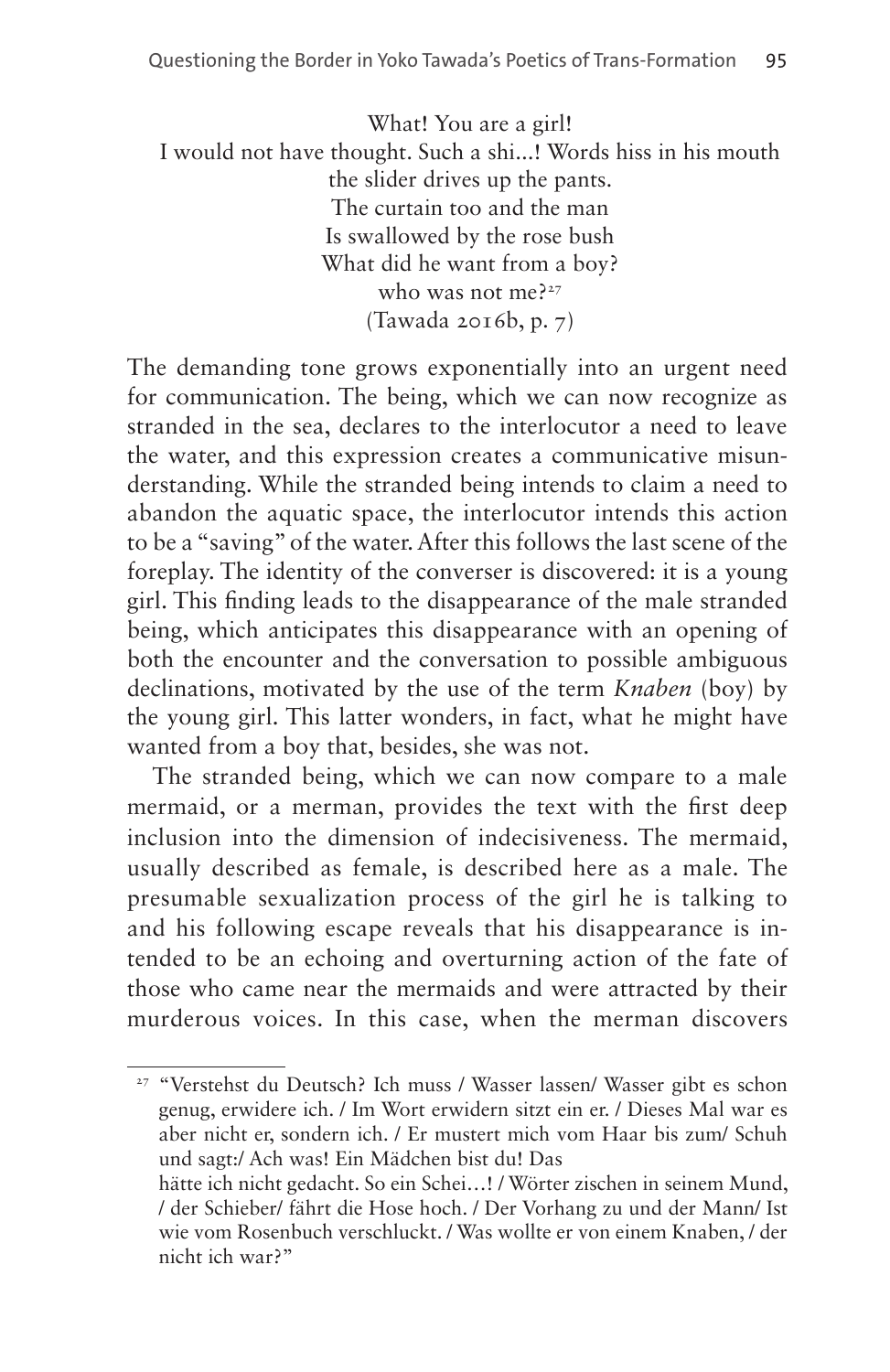that the person, he is talking to, is not a boy, he escapes while leaving the girl behind: his voice has not attracted the right human being and his attempt to sexualize and being helped has failed. Only a boy could have saved him from the water.

## **Conclusion**

Tawada's connection to an emerging parallel German literary canon makes it difficult to attempt any categorization of her work, which she herself eludes by defining her existence as exophone, that is, residing in no fixed place but in one's questionable identity. The ambition to reach an expression of delocalization and a claim of the non-existence of the spatial dimension play, as we have seen, a dominant role in her production: the border expresses, in fact, the elected dimension in which such a narrative ambition finds expression

Three different levels of the expression of the border have been explored in this paper. In *Slavia in Berlin*, which functioned to introduce the vagueness of the concepts of "places" and "spaces", the border is configured as an expedient through which we come to understand the need to question any location and relocation. In *Akzentfrei*, we have seen the border as connected to language; the latter has proved to dispose of infinite possibilities of reticular manifestations. In *Ein Balkonplatz für flüchtige Abende*, the border has been highlighted from two points of view. On the one hand, we have considered the foreplay as an introductory and integral part of the narrative flow; on the other hand, we have seen how the borders shape themselves through the encounter between the ordinary and the surreal, displaying them, in this case, in a challenging relation to the amorphous dimension of the water.

## **References**

- Arndt S., Naguschewski D., Stockhammer, R. (eds.) (2007). *Exophonie. Anderssprachigkeit in der Literatur*. Berlin: Kulturverlag Kadmos.
- Arias S., Warf B. (eds.) (2009). *The Spatial Turn. Interdisciplinary perspectives*. Abingdon: Routledge.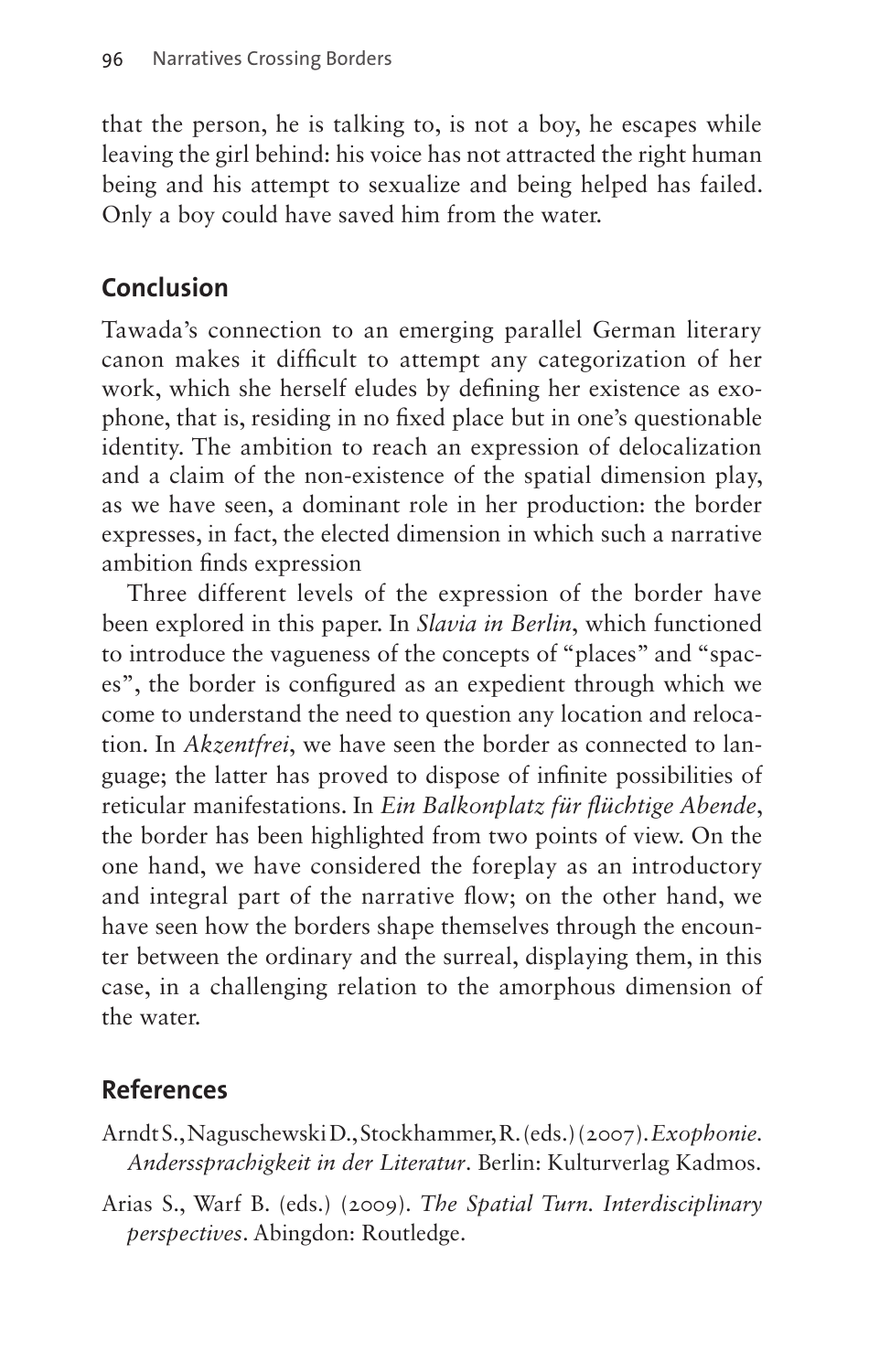- Augé, M. (2009). *Non-Places. An Introduction to Supermodernity*. Brooklyn: Verso Books.
- Bhabha, H. (1994). *The Location of Culture*. Abingdon: Routledge.
- Braun, M., Valtolina, A. (eds.) (2016). *Am Scheideweg der Sprachen* [At the crossroads of languages], Tübingen: Stauffenburg.
- Eco, U. (2000). *Opera aperta*. Milano: Bompiani.
- Genette, G. (1987). *Seuils*. Paris: Éditions du Seuil.
- Ivanovic, C. (eds.) (2011). *Poetik der Transformation*. Tübingen: Stauffenburg Verlag.
- Joachmisthaler, J. (2009). "Undeutsche Bücher: Zur Geschichte interkultureller Literatur in Deutschland," in Helmut Schmitz (ed.), *Von der nationalen zur internationalen Literatur. Transkulturelle deutschsprachige Literatur und Kultur im Zeitalter globaler Migration*, Amsterdam/New York: Rodopi, pp. 19–40.
- Knott, M. S. (2010). "External links from Yoko Tawada's Text to a Hypertext Beyond," in Ivanovic C. (eds.), *Yoko Tawada. Poetik der Transformation. Beiträge zum Gesamtwerk*, pp. 401–404.
- Ottmar, E. (2010). "Zeichenreiche. Insel-Texte bei Roland Barthes und Yoko Tawada," in Ivanovic, C. (eds.), *Yoko Tawada. Poetik der Transformation. Beiträge zum Gesamtwerk*, Tübingen: Stauffenburg Verlag, pp. 207–230.
- Schimanski J., Wolfe S. (eds.) (2007). *Border Poetics De-limited*, Hannover: Werhahn Verlag.
- Schmitz, H. (eds.) (2009). *Von der nationalen zur internationalen Literatur. Transkulturelle deutschsprachige Literatur und Kultur im Zeitalter globaler Migration*. Amsterdam/New York: Rodopi.
- Slaymaker, D. (eds.) (2010). *Yoko Tawada. Voices from everywhere*. Plymouth: Lexington books.
- Tawada, Y. (2016b). *Akzentfrei*. Tübingen: Konkursbuch Verlag.
- ——— (2016c). *Ein Balkonplatz für flüchtige Abende*. Tübingen: Konkursbuch Verlag.

——— (1996). *Erzähler ohne Seele*. in Tawada, Y., *Talisman*, Tübingen: Konkursbuch Verlag.